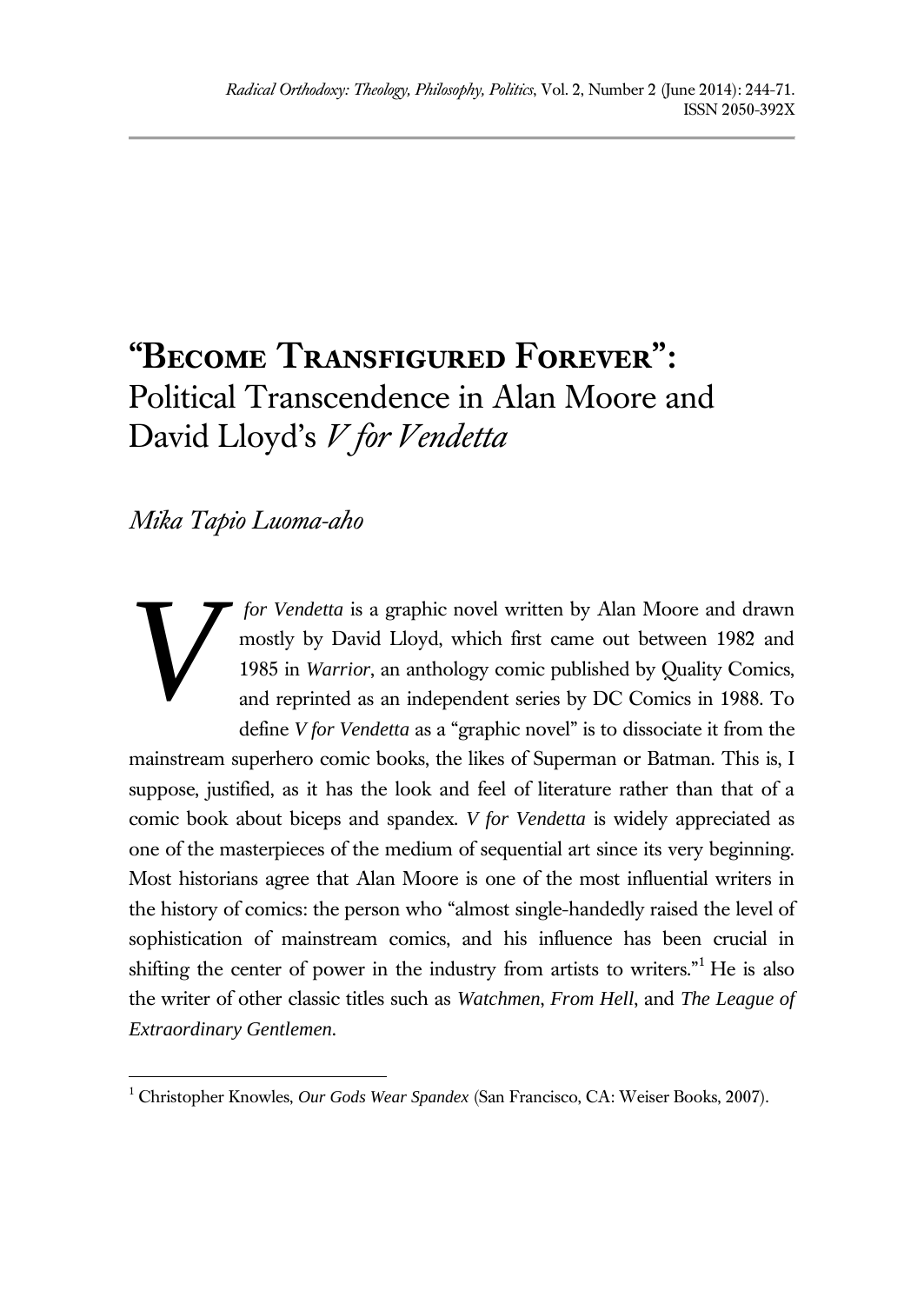The story told by *V for Vendetta* is of a late 1990s Britain in a world mostly destroyed in a nuclear war. Britain is a dystopia suffering from the aftermath of World War III and overtaken by a totalitarian regime driven by an openly fascist ideology. The main character of the story is "V": a survivor of one of the governments concentration camps, who hides his identity behind a Guy Fawkes mask, black hat and cape, and begins an elaborate, theatrical, and violent campaign of subversion against the powers that be. The other main character in the story is Evey Hammond: a 16-year old girl whom V saves from a squad of "police" officers about to rape and kill her for attempted prostitution. This event is actually where the story begins.

*V for Vendetta* is a disturbing text. It is that because it puts its reader behind a "hero" who becomes a law unto himself, kills people working for the government, and destroys public property. His motivation is, it seems, vengeance delivered in person on everyone responsible for his torment and disfiguration at the concentration camp. Furthermore: *V for Vendetta* is a paradoxical text. It is that because it *also* seems that the ultimate *telos* of V's "vendetta" is not only personal retribution, but undermining the foundation of a political order that, by becoming a law unto itself, overruled the ultimate principle of human dignity—a norm which V himself violates often enough when dealing with his enemies, some of them more or less ordinary people merely doing their job, albeit in what can be described as exceptionally turbulent times. This is the paradox: *V destroys people with the government, because he believes government should not destroy its people*. You could say that the reader is led to identify with someone they know absolutely nothing about apart from that he certainly qualifies as a "terrorist" and who, while being obviously highly intelligent and a knowledgeable person, could also be quite mad. Reading the novel from the beginning to end does little to redeem the reader from these shadows and doubts.

What I intend to do in this article is *not*, in the first instance, understand and explain what Moore and Lloyd wanted to say with the novel, what was its political context or message it attempted to convey within that context. Moore has already told us, in brief, that "[i]t was about fascism, it was about anarchy, it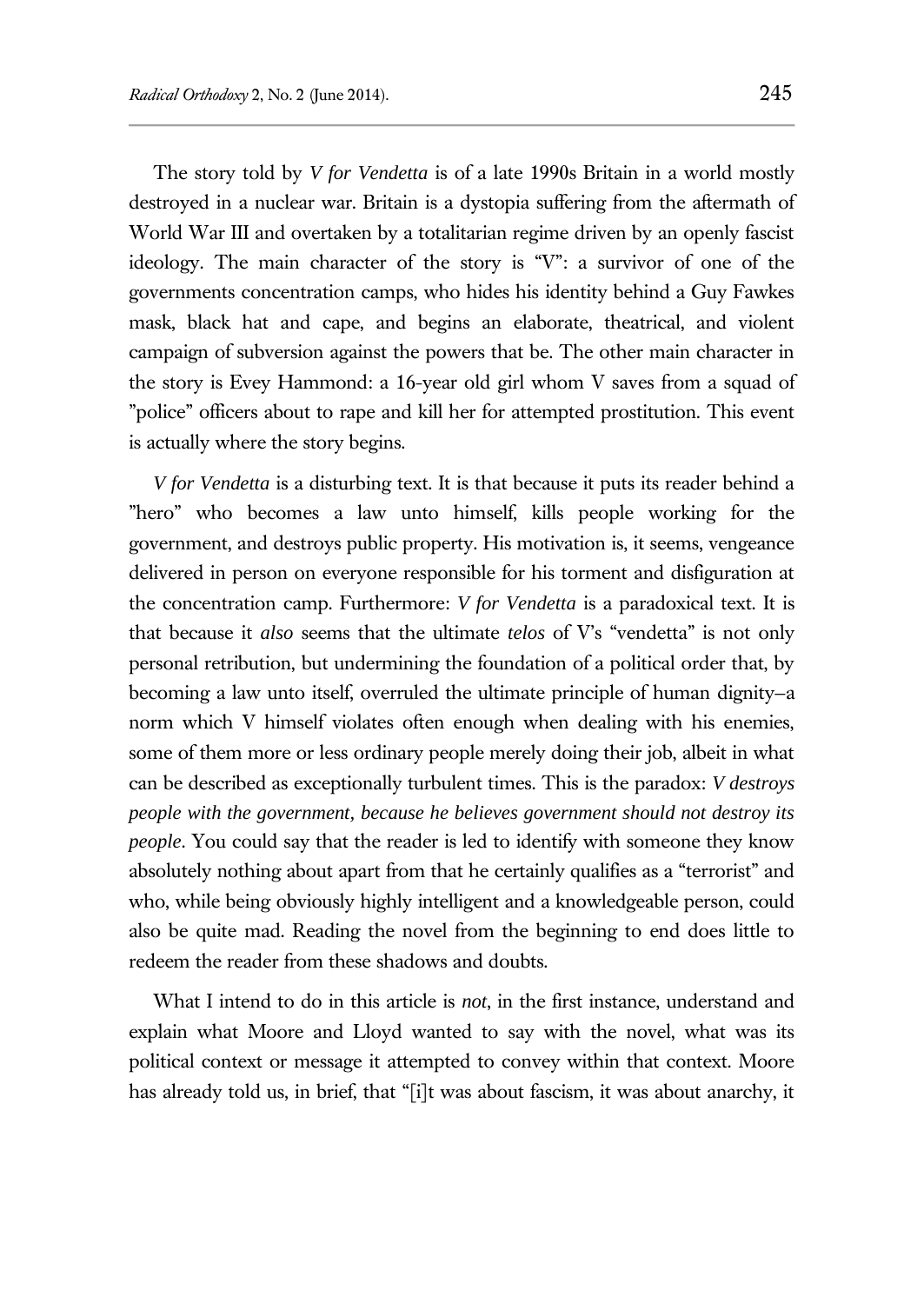was about England."<sup>2</sup> It is, however, more than what Moore himself may think and talk about. We have seen the ever smiling Guy Fawkes mask worn by V in many different political events over the last couple of years. The mask has been sold at many sites at the so-called "#occupy"-protests staged across the world's cities. It has also become to symbolise "the Anonymous": a movement, network, or ideology of "hacktivists" which has, over the last couple of years, waged a global cyberwar against various opponents, from the United States' Department of Justice to the Church of Scientology. As far from the dystopia imagined by Moore and drawn by Lloyd these events may seem, it does also seem they share a political ethos of some kind.

What I attempt to do in this article is read *V for Vendetta* as something more than an account of fascism, anarchy, and England in the 1980s. Given the examples mentioned above, withstanding the concerns and paradoxes, there is *something* in the novel that addresses our contemporary political condition. This is, generally, what good literature does: transcends the context in which it was conceived, taps into something that is not anchored down in time and a place, something that floats on the surface and will pop up even if there were people who would rather see it see it sink beneath the tides of history. My attempt to explicate this something begins by isolating it in terms of *political experience*. This article is an exercise in hermeneutical phenomenology,<sup>3</sup> which has

> more than a negative goal of overcoming obstacles in the way of regaining the original intention of the author. It must also allow for the more productive critique of a work whereby the particular intentions of the author can be refined, either by uncovering what fundamentally underlies them or going beyond them.<sup>4</sup>

<sup>&</sup>lt;sup>2</sup> MTV.com. "Alan Moore: The Last Angry Man," 2007. Available at

http://www.mtv.com/shared/movies/interviews/m/moore\_alan\_060315/ . Retrieved 23.9.2011.

<sup>3</sup> Clark E. Moustakas, *Phenomenological Research Methods* (Thousand Oaks, CA: Sage, 1994), 8-11.

<sup>4</sup> Rudolf Makkreel, *Dilthey, Philosopher of the Human Studies* (Princeton, NJ: Princeton University Press), 267.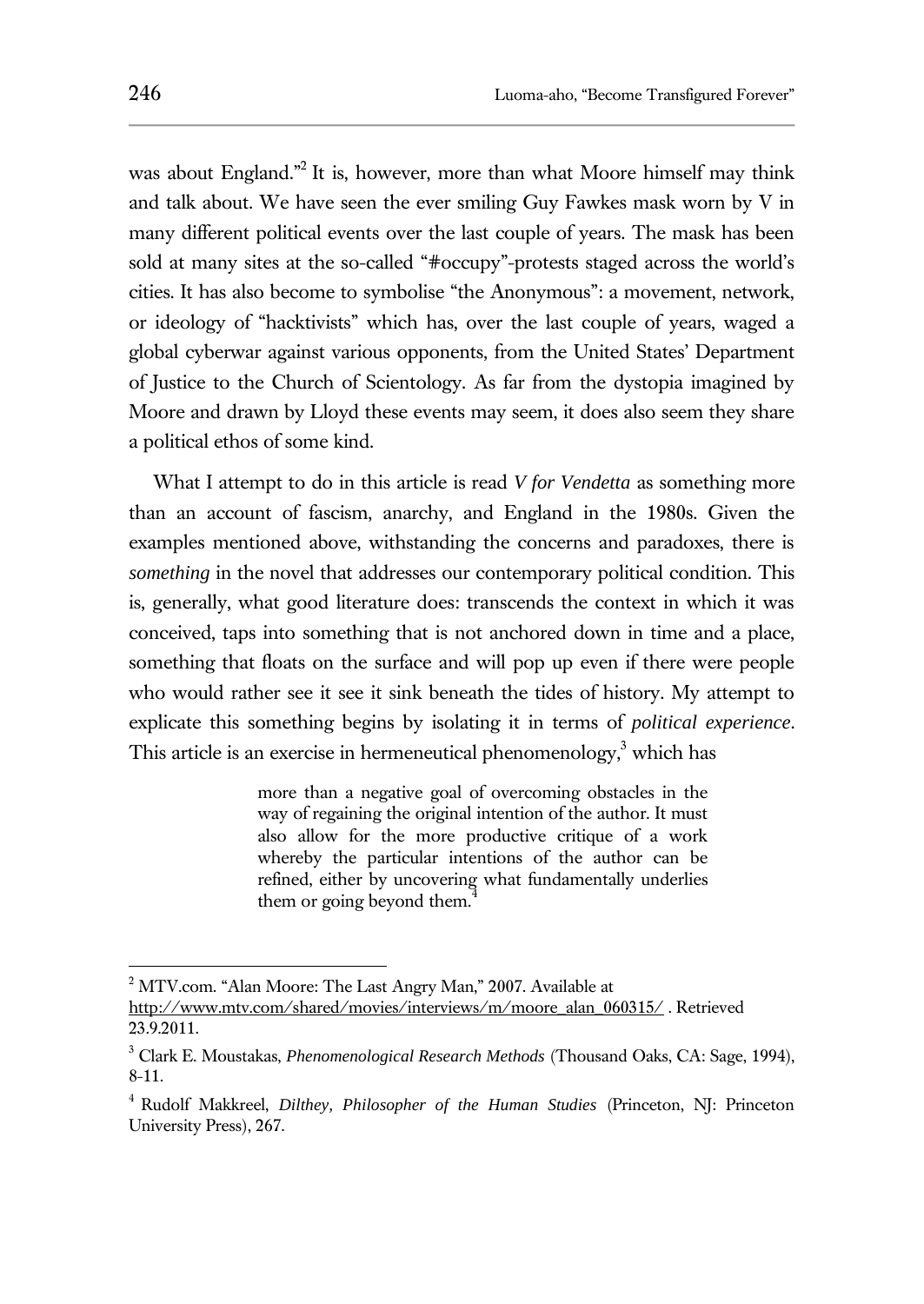$\overline{a}$ 

In a case like *V for Vendetta*, a political (graphic) novel the politics of which becomes abducted, time and again, into entirely different contexts, we can reflect it as conscious experience taking place outside the novel itself—as "events" in the "real world". Maggie Gray explains that V's political struggle does not conclude in the book itself, but rather it opens "out to the reader to imagine what happens, as active agents themselves, and implies a resolution external to the comic"<sup>5</sup>. Some of this or something like this is, I understand, ongoing in the parks and squares in cities across the world, in the name of the Anonymous, as well as below the surface of the Internet, in the "deep web".

I will begin my explication of V's politics by a phenomenological reduction of what makes it *political* to begin with. This is an important step that must be taken early on, because it structures the analysis that follows. I will begin by denying the political of any material substance: it transcends the merely natural or physical views of the world insofar as what is political "in itself" can only be ascertained through reflection on subjective acts and their objective correlates. The spatiotemporal world is secondary to the primary being of consciousness. In the words of the founding father of contemporary phenomenology, Edmund Husserl, the "psychophysical universe of Nature" is put "out of action": left out of consideration<sup>6</sup>. What this means is bracketing the existence of the "real world" as such and, for the current task, the "political world" in particular. Having done this,

> [w]ith the whole physical and psychical world, the actual existence of the real relation between perceiving and perceived is excluded; and, nonetheless, a relation between perceiving and perceived (as well as between liking and liked) remains left over, a relation which becomes given essentially in "pure immanence," namely purely on the ground of the phenomenologically reduced mental processes of perceiving and liking precisely as they fit into

<sup>&</sup>lt;sup>5</sup> Maggie Gray, " 'A fistful of dead roses... '. Comics as Cultural Resistance: Alan Moore and Lloyd's *V for Vendetta,*" *Journal of Graphic Novels and Comics* 1 (2010): 31-49, here at 43.

<sup>6</sup> Edmund Husserl, *Ideas Pertaining to a Pure Phenomenology and Phenomenological Philosophy.* First Book: General Introduction to a Pure Phenomenology (The Hague: Martinus Nijhoff Publishers, 1983), 112-3.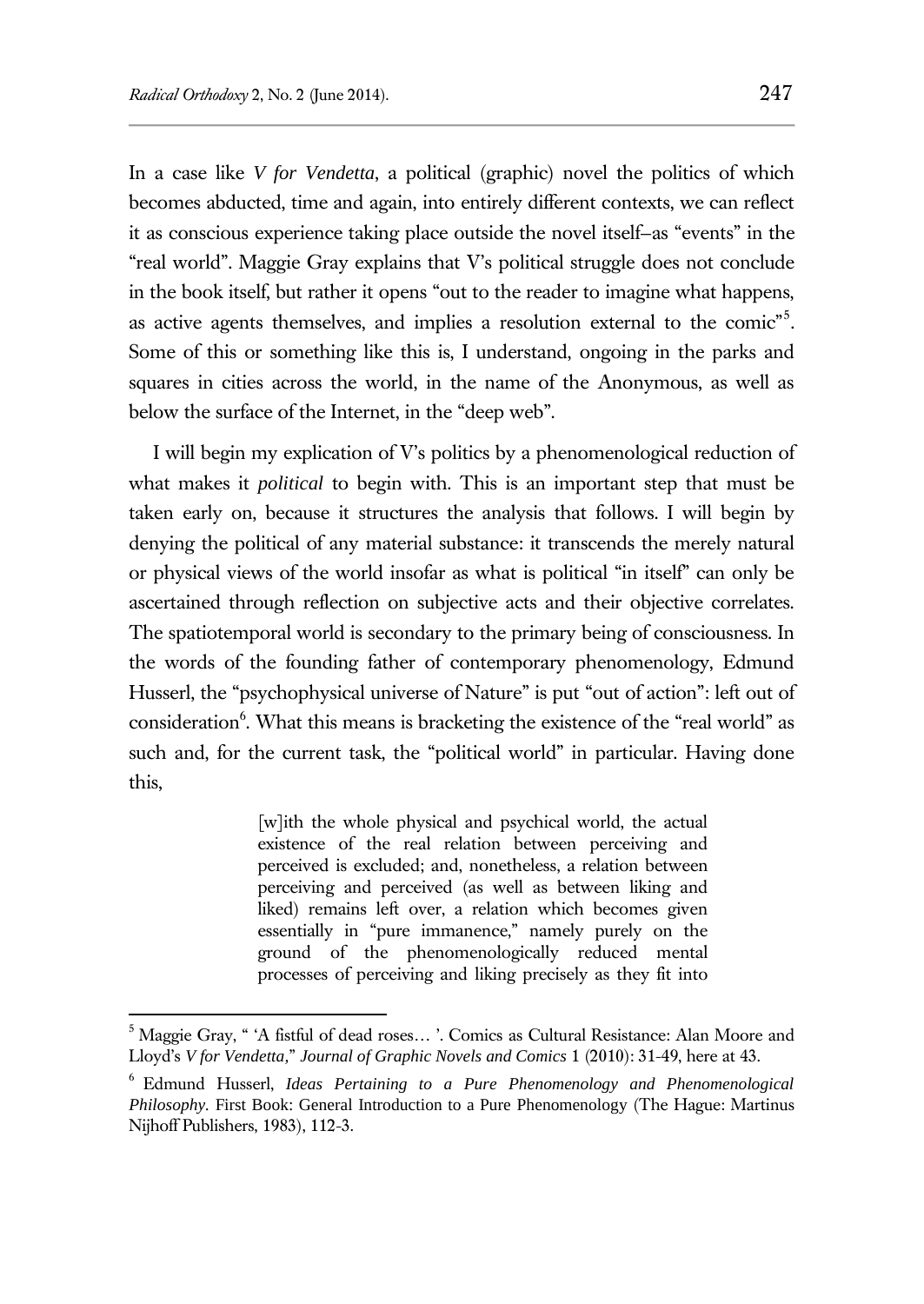the transcendental stream of mental processes. Precisely this situation, the purely phenomenological one, will occupy us now. 7

The entry to V's political world is through transcendental experience, the remaining "*phenomenological residuum*" 8 after all contingencies have been put out of action. The purpose of bracketing, "parenthesizing" positings like the political in this manner is that "[i]nstead of living *in* them, instead of affecting *them*, we effect acts of *reflection* directed to them, and we seize upon them themselves as the *absolute* being which they are."<sup>9</sup>

So: what is the "absolute being" of political experience? Some scholars have attempted a phenomenological reduction of the political and I will now briefly recapitulate two of these that will guide me in reading *V for Vendetta*. Kari Palonen's attempt is a phenomenological reduction of *politics* rather than the political, but in his paper the former is explicitly based on the latter. For Palonen the experience of politics is "constituted by the actor's *experience of being in the situation of 'acting-against.'* " <sup>10</sup> By way of putting out of action the co-operative aspect of politics—which is of course often present in political "reality," but not *necessary* to the absolute being of politics—Palonen locates the foundation of the experience of the political on the "conflict aspect" of human action. This definition comes with two corollaries: it "needs both another subject as an *adversary* and another policy *resisting* intentionally the policy of the first subject."<sup>11</sup> Understood in these terms what is absolute in political experience is (§1) *resistance*—potential or actual—against someone or something.

<sup>7</sup> Husserl, *Ideas Pertaining to a Pure Phenomenology*, 215.

<sup>8</sup> Husserl, *Ideas Pertaining to a Pure Phenomenology*, 113, emphasis in original.

<sup>9</sup> Husserl, *Ideas Pertaining to a Pure Phenomenology*, 114, emphasis in original.

<sup>10</sup> Kari Palonen, "Politics as a Dramatic Action Situation" in *Exploring the Basis of Politics: Five Essays on the Politics of Experience, Language, Knowledge, and History*, eds. Ilkka Heiskanen and Sakari Hänninen (Helsinki: The Finnish Political Science Association), pp. 13- 34, 16-7, emphasis in original.

 $11$  Palonen, " Politics as a Dramatic Action Situation," 18, emphasis in original.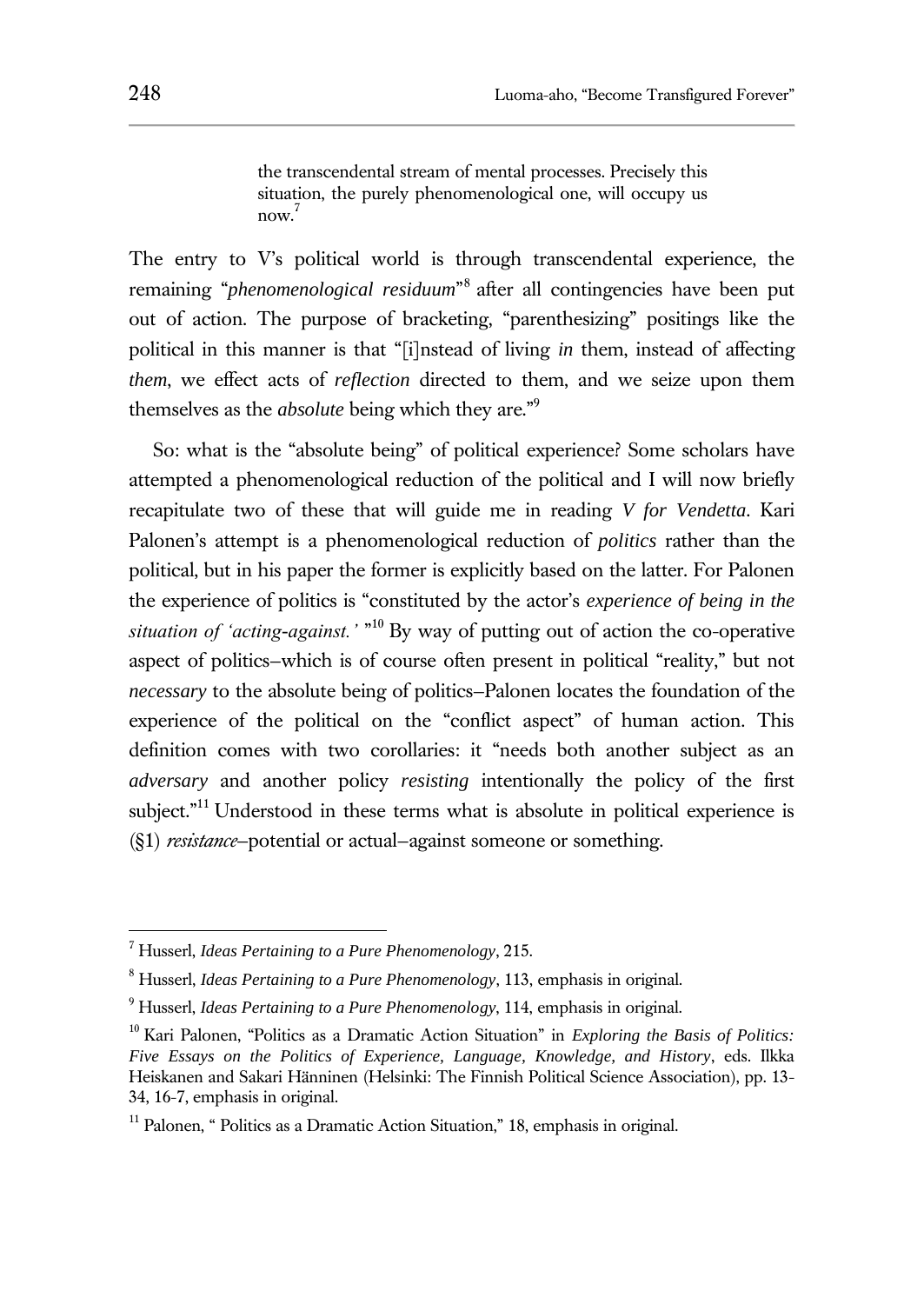In her close reading of Husserl, Natalie Depraz attempts to bracket the experience of the political by "freeing its content" from the use of power and linking it in "the most eminent phenomenological sense" with (§2) *authority*. 12 Her reduction of the political is a "co-performed" act that establishes a universal transcendental community. <sup>13</sup> The purpose of the "co-reduced" political community thus established aims at deprivation of power—understood in terms of domination: "the desire for ruling"  $14$  -and full recognition of the phenomenological ethics of powerlessness: "[t]he guardian of authority is, thus, originally passive, but his passivity is not opposed to activity any longer, it rather leads to the only true action, which is a spiritual one."<sup>15</sup> Spiritual authority need not be religious, but it often is, especially in the occidental context. "For this reason," writes Depraz, "one will not be astonished to come across occurences though unusual—mentioning Christ as a guardian of that powerless authority ruled by Passion."<sup>16</sup> What results from Depraz's phenomenological reduction is "an urgent distinction" between politics understood in terms of the classic Greek suffixes of *-kratos* and *-arche*: "[s]hould a phenomenological politics come into light, it could only be an archontic one, its most eminent efficiency being its passivity."<sup>17</sup> I will come back to this distinction and the suffixes in the concluding section of the article.

Any truncated synopsis of the story told by *V for Vendetta* would not really do it justice—much like the 2006 film by the same name disowned by Moore. Having said that it is a story of *a plot*: a plot of a personal retribution, which transforms into a social revolution; a story of the emancipation of human being from the authority of an oppressive political institution; a story of a fall and restitution. The argument I will make in this article is that V's political

<sup>12</sup> Natalie Depraz, "Phenomenological Reduction and the Political," *Husserl Studies* 12 (1995): 1‐17, here at 4.

<sup>&</sup>lt;sup>13</sup> Depraz, "Phenomenological Reduction and the Political," 10.

<sup>&</sup>lt;sup>14</sup> Depraz, "Phenomenological Reduction and the Political," 3.

<sup>&</sup>lt;sup>15</sup> Depraz, "Phenomenological Reduction and the Political," 11.

<sup>&</sup>lt;sup>16</sup> Depraz, "Phenomenological Reduction and the Political," 12.

<sup>&</sup>lt;sup>17</sup> Depraz, "Phenomenological Reduction and the Political," 12.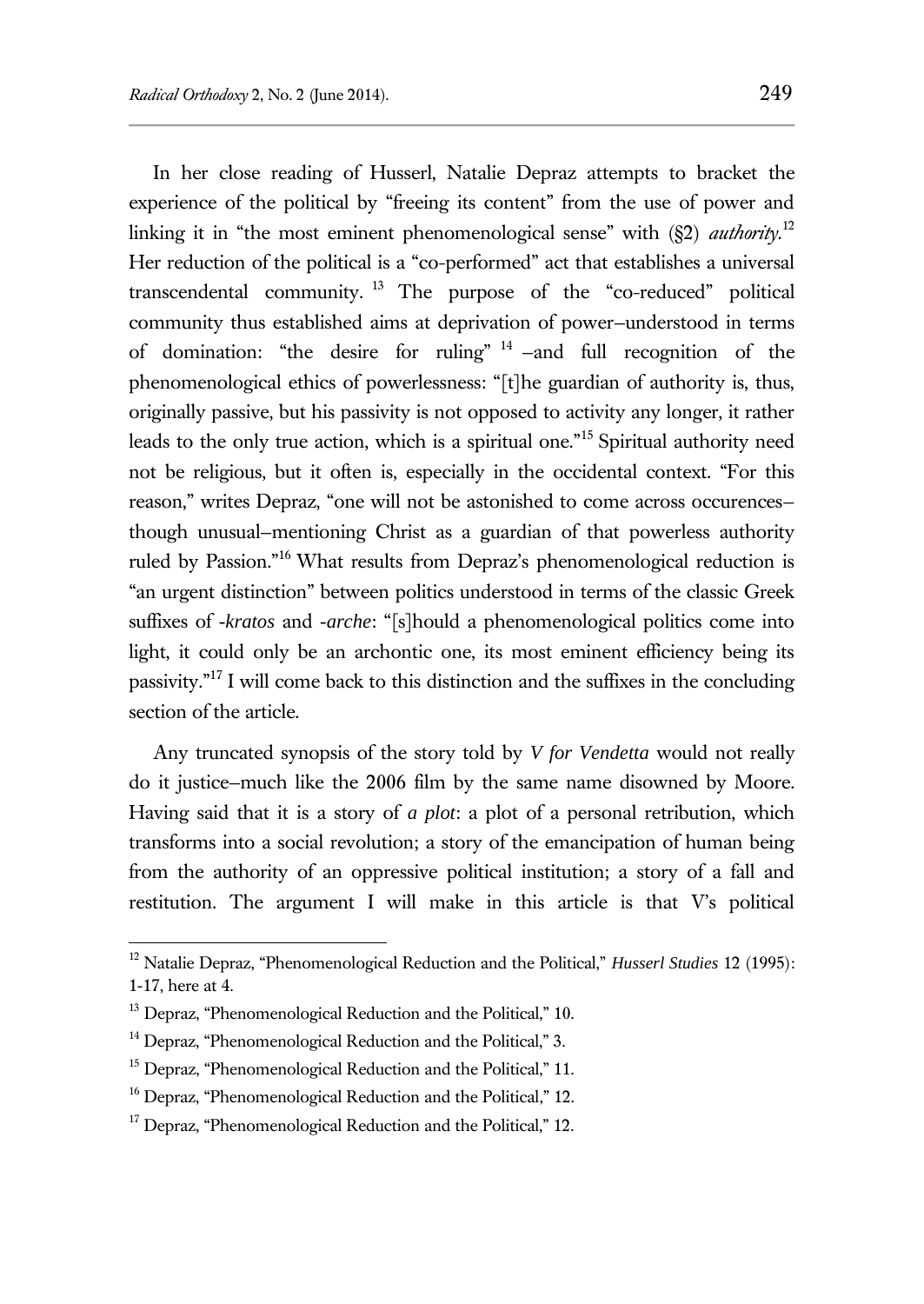subversion is a defence of human dignity ontologically grounded in transcendence. What *I* see in V for Vendetta is, simply put, a twentieth century classic in Christian anarchism. I will begin by setting up the context of the novel in the next section, then bracket the residuums of  $(S1)$  resistance and  $(S2)$ authority, as they are articulated in V for Vendetta, in the sections that follow.

### **"England Prevails!"**

The political setting of the novel is the state of Britain taken over by a fascist regime. How did this, seemingly unlikely state of affairs, come to be? The story is narrated by Evey as she tells V memories of her childhood.<sup>18</sup> Labour comes into power in the 1980s and declares neutrality in the Cold War by getting rid of American missiles on British soil. Then came "the War" in which Britain was spared of direct bombing, but could not escape the indirect effects of thermonuclear war. Degradation of the global environment led to famine, sickness, and gradual dismantling of social order and its political institutions:

> There were *riots*, and people with *guns*. Nobody knew what was going on. Everyone was waiting for the government to *do* something. But there *wasn't* any government anymore. Just lots of little gangs, all trying to *take over*. And then in 1992, somebody finally did...<sup>19</sup>

This is when the right-wing groups got together with the surviving corporations, began a movement calling itself "Norsefire," marched into London, and got things "under control." Thus began the era of explicitly fascist, *totalitarian* Britain. I am well aware that there is some controversy over the concept of totalitarianism, being a term of political discourse of a bygone era, *et cetera*, but I

 $18$  V, 26-8. Henceforth all the citations of V are references to the Titan Books trade paperback edition, see Alan Moore, David Lloyd, Steve Whitaker, Siobhan Dodds, Jeannie O'Connor, Steve Craddock, Elitta Fell, and Tony Weare, *V for Vendetta* (New York: Vertigo/DC Comics, 2005).

<sup>19</sup> V, 28, emphasis in original. Henceforth all emphases on quotations of *V for Vendetta* are in the original text.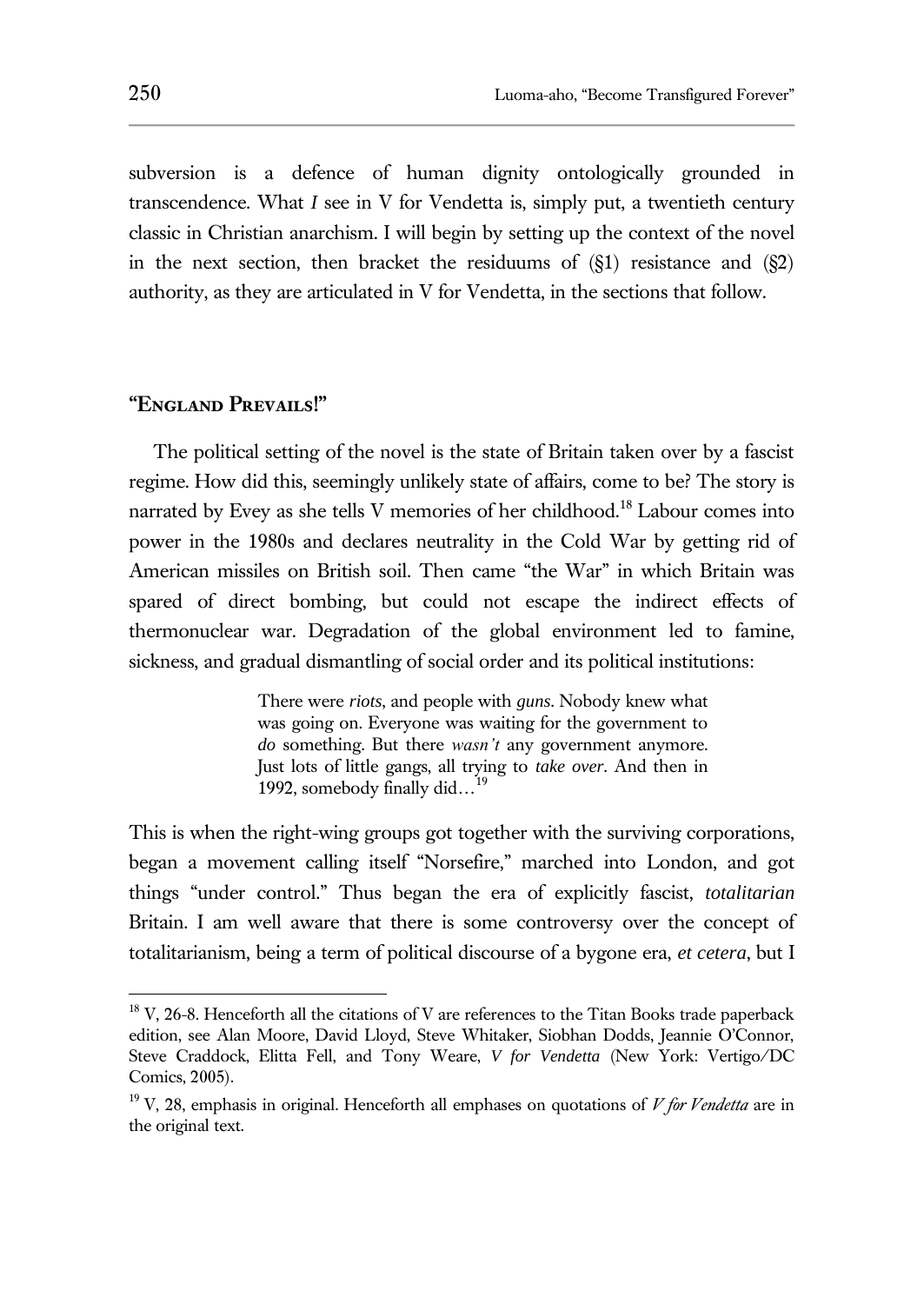$\overline{a}$ 

do find it descriptive in this instance. <sup>20</sup> I have let *The Great Lie*, a recent anthology on the topic edited by F. Flagg Taylor  $\rm IV,^{21}$  encourage me to stick with the concept. Put it this way: totalitarianism is a conceptual marker to remind us, lest we forget, of historical events like the holocaust and the gulag. But there is something urgently important we must understand: totalitarianism is not only a chapter in the history of ideas. It is, as Vaclav Havel writes, a persistent reminder to the contemporary civilisation: "a convex mirror of the inevitable consequences of rationalism, a grotesquely magnified image of its own deep tendencies, an extreme offshoot of its own development and an ominous product of its own expansion."<sup>22</sup>

The totalitarian Britain Moore and Lloyd imagine is a richly symbolised body politic: something of the like pictured on the classic frontispiece of Thomas Hobbes' Leviathan. Its features are immediately familiar: its "Face" is that of London and its "Head" located on Downing Street; on this head there is "The Eye," which tirelessly gazes down on its subjects through a centralised system of cameras installed throughout the dominion and "The Ears" listening to them conversing on telephone; The Scotland Yard-cum-state police represents "The Nose"; and "The Mouth" broadcasts propaganda from the BT Tower. Inside the head of this corporeal metaphor sits Leader, Adam Susan, the chairman of Norsefire Party, the "Führer" of fascist Britain. Susan's leadership is limited by his idolatrous obsession with Fate: the government's central computer. What Fate is exactly remains something of a mystery. Leader Susan worships it as God.

Technology is key for the political form of totalitarianism and makes it a distinctly modern phenomenon. Human will to power has always been there and found variable political forms to exercise tyranny, but over the last hundred years we have seen the innovation of the technological means—the "iron band,"

<sup>20</sup> The back cover of *V for Vendetta* describes itself as "[a] frightening and powerful tale of the loss of freedom and identity in a chillingly believable totalitarian world."

<sup>21</sup> F. Flagg Taylor IV, ed., *The Great Lie: Classic and Recent Appraisals of Ideology and Totalitarianism* (Wilmington, DE: ISI Books, 2011).

<sup>22</sup> Vaclav Havel, "Politics and Conscience". In Taylor, ed., *The Great Lie* (Wilmington, DE: ISI Books, 2011) pp. 290-308, 299.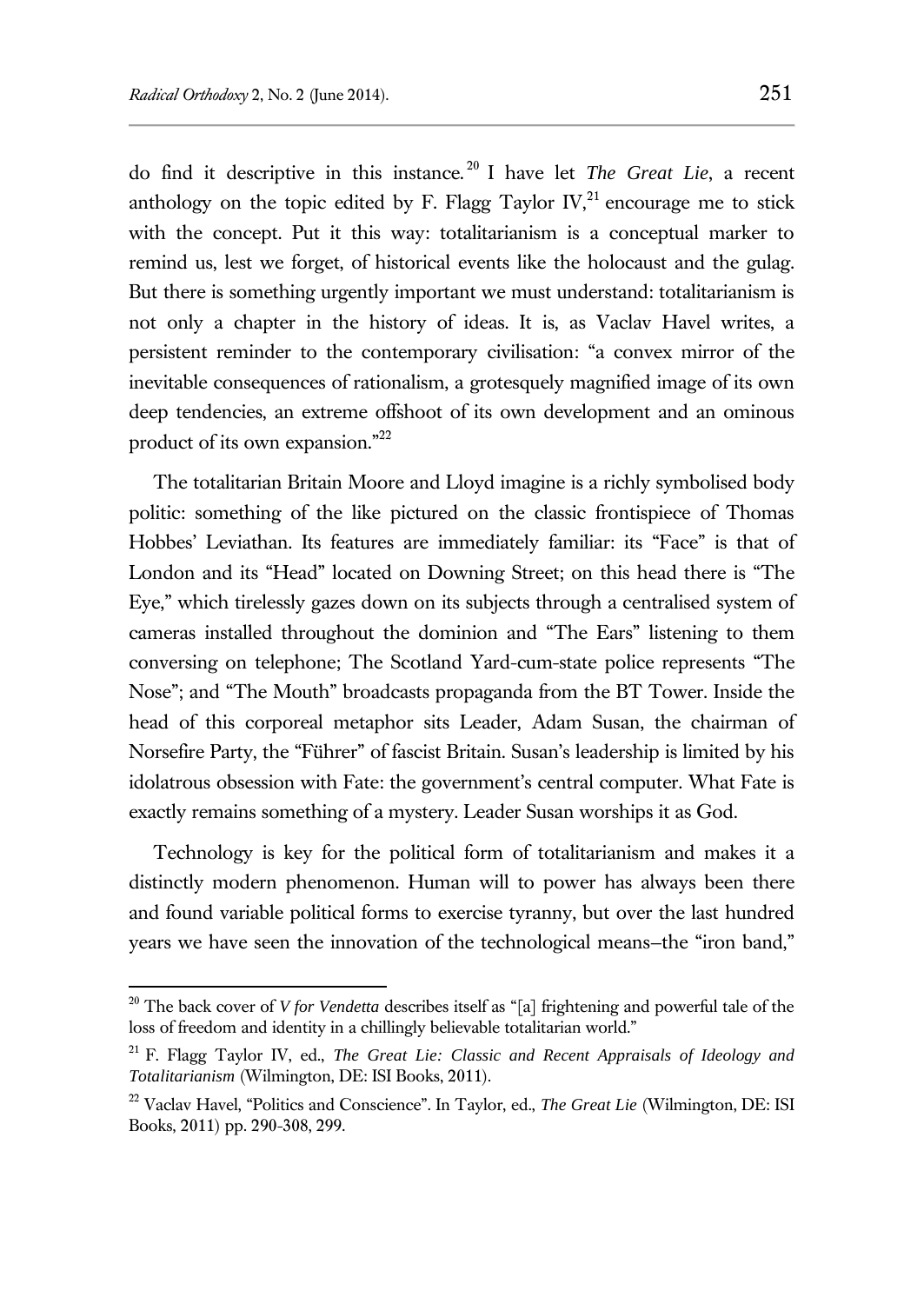as Hannah Arendt illustrates, that "presses masses of isolated men together *and* supports them in a world which has become wilderness for them $123$ –required by the *totalitarian* form of domination. In his landmark *Democracy and Totalitarianism* Raymond Aron writes that at the very root of totalitarian domination "there is a politicization, an ideological transfiguration of all the possible crimes of individuals and in the end police and ideological terrorism."<sup>24</sup> Dissecting this "totalitarian transfiguration" is where Arendt's *Totalitarianism* excels. The hard core of totalitarian ideology is the "firm and sincere belief in human omnipotence": that everything is permitted, everything is possible.<sup>25</sup> Totalitarianism is not only an attempt to transmutate society, but to transform human nature itself, and "[t]he concentration camps are the laboratories where [these] changes are tested."<sup>26</sup> What these experiments will always prove is that human beings cannot be changed, but they can be destroyed. This moral cynicism, deriving from the firm and sincere belief that everything is permitted, totalitarian regimes will also discover—though they may be oblivious to this themselves–that "there are crimes which men can neither punish nor forgive."<sup>27</sup> Arendt calls these crimes of *radical evil*, which emerge

> in connection with a system in which all men have become equally superfluous. The manipulators of this system believe in their own superfluousness as much as in that of all others, and the totalitarian murderers are all the more dangerous because they do not care if they themselves are alive or dead, if they ever lived or never were born.<sup>28</sup>

This is how totalitarianism *transfigures* human nature: it reduces the human being "to a bundle of reactions [which] separates him as radically as mental

<sup>23</sup> Hannah Arendt, *Totalitarianism: Part Three of the Origins of Totalitarianism* (San Diego, CA: Harvest, 1985), 171, emphasis in original.

<sup>24</sup> Raymond Aron, *Democracy and Totalitarianism* (London: Weidenfeld & Nicolson, 1970), 193-4.

<sup>25</sup> Hannah Arendt, *Totalitarianism*, 85.

<sup>26</sup> Hannah Arendt, *Totalitarianism*, 156.

<sup>27</sup> Hannah Arendt, *Totalitarianism*, 157.

<sup>28</sup> Hannah Arendt, *Totalitarianism*, 157.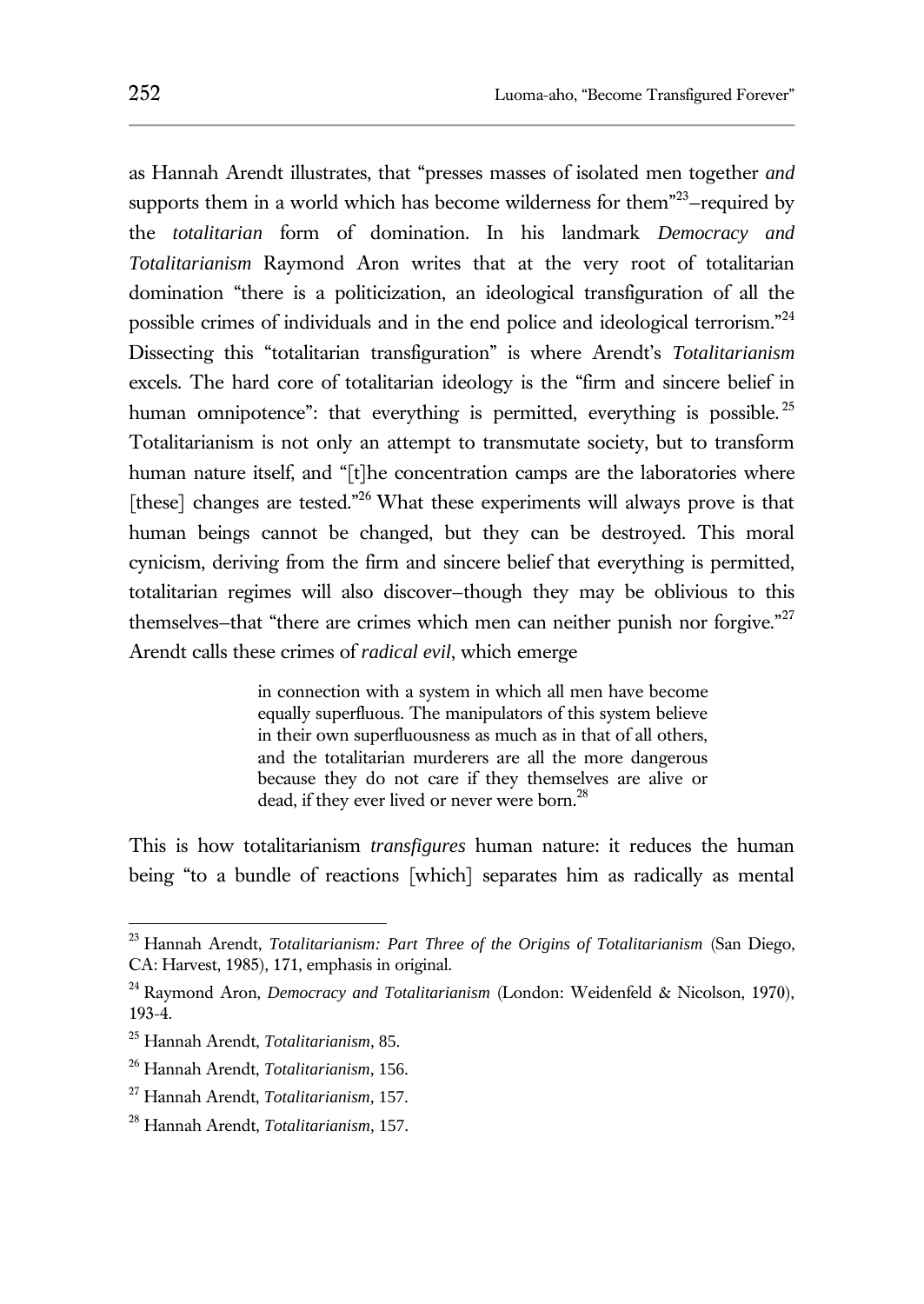disease from everything within him that is personality or character."<sup>29</sup> Let us keep *transfiguration* in your mind: I will come back to it later on. There is a reason I put in the title of this paper.

If we think about political power and social relations in this imagined community, fascist Britain, we realise something quite obvious, a fact we could go back and check from the pages of political history since the beginning of time, which is that the question *how* did Britain become fascist—or more importantly: *how all political forms of community, states imagined as well as the "real" ones, come to ascertain their authority in the first place*—is one of no practical consequence whatsoever. It just does not matter. Why does it not matter? Because the social world is a world of rules, not a world of origins. Jacques Lefort explains in his *The Political Forms of Modern Society* how rules "split off" from the site they were politically conceived and "spread out" as they become the administrative apparatus used to control life in the body politic. Rules symbolise a position of authority—the distance between the dominator and the dominated—while, at the same time they are imposed, their historicity remains concealed. In other words: even though rules are always contingent, this contingency never appears when rules are applied to prohibit some things and prescribe others. According to Lefort revealing this contingency would amount to subversion by "making apparent the instability of an order that it is intended to raise to the status of essence."<sup>30</sup> The "possessor of the knowledge of the rule," i.e. the political subject, "embodies an authority which does not have to account for itself or, as they say, for divine right."<sup>31</sup> Discourse of power is constructed in such a way that the multiplicity of all its rules cannot be structured or unified around a single principle or guarantee: "[t]he answer to the question of origin governs its development, but it transforms itself, displaces itself within its limits; and this is the cost at which power is exercised in actual social relations."<sup>32</sup>

<sup>29</sup> Hannah Arendt, *Totalitarianism*, 139.

<sup>30</sup> Jacques Lefort, *The Political Forms of Modern Society: Bureaucracy, Democracy, Totalitarianism* (Cambridge, MA: The MIT Press, 1986), 213.

<sup>31</sup> Lefort, *The Political Forms of Modern Society*, 212-13.

<sup>32</sup> Lefort, *The Political Forms of Modern Society*, 214.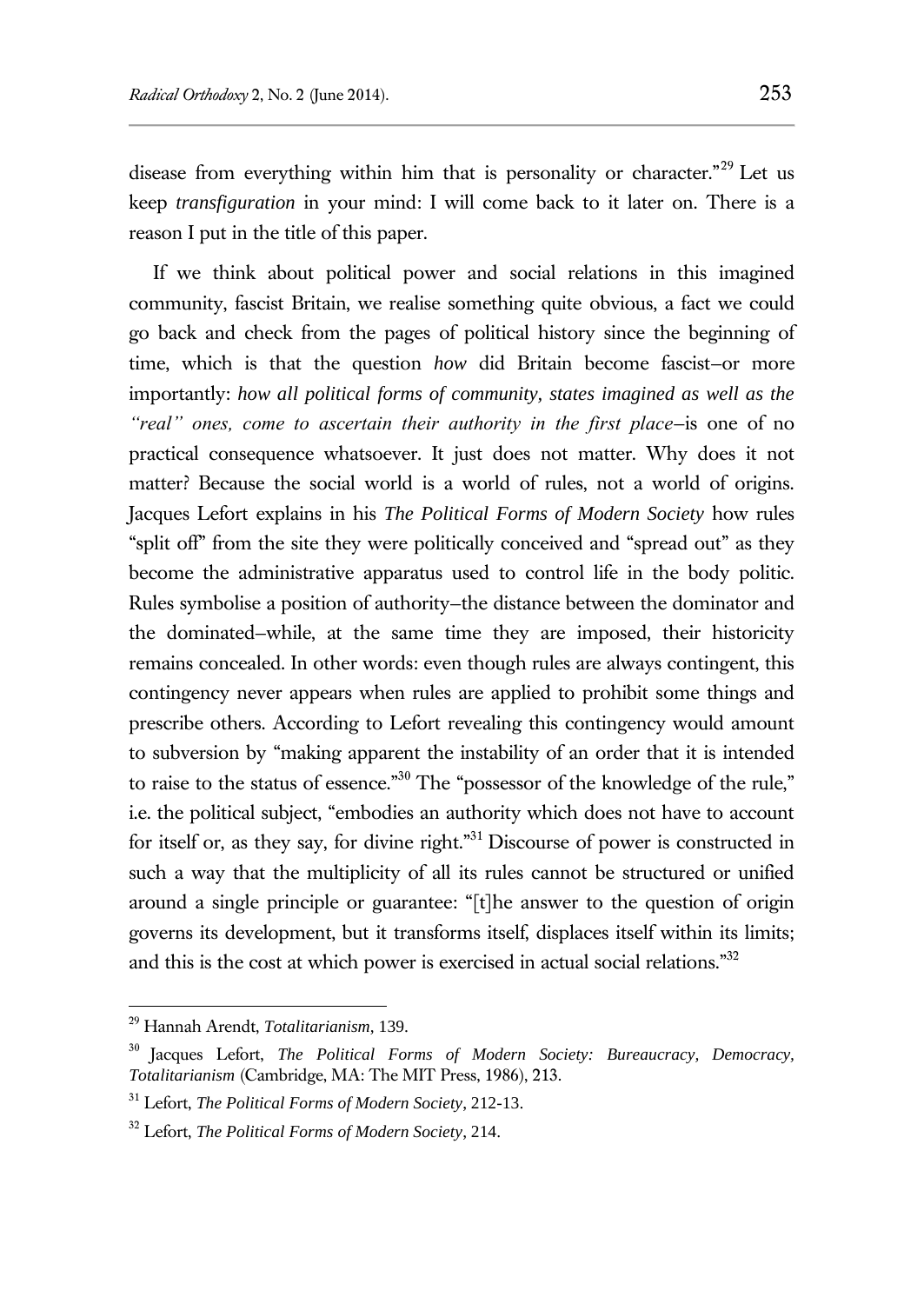Let us think this through with an example from V's Fascist Britain. Below the Head of its body politic works "The Finger": the government's secret police force and its notorious "fingermen." These are the kind of men who execute the will of the government by patrolling the streets and holding a prerogative to kill offenders of law—this is exactly what they were about to do in the beginning of the story: when they catch Evey in the act of attempted prostitution. As she pleads it was her first time and that she would do anything the police wanted to, the Vice Detail replies: "You've got it *wrong*, miss. You'll do anything we want and *then* we kill you."<sup>33</sup> The fingermen are in a position to employ a discourse of power to go about their wicked ways upon Evey—they even read her the rules as they are about to do so: "You know the laws on *prostitution*," the Vice Detail recites, "That's a *class-H* offence. That means we get to decide what happens to you."<sup>34</sup> To come back to the question asked in the previous paragraph: how did a government that made such a law on prostitution come to be is not relevant the fingermen have their prerogative and they are willing to use it for purposes of evil.

#### **Retribution and (§1) Resistance**

V, the protagonist of the novel, first appears when he saves Evey's life and, while so doing, takes three fingermen's who caught her in the act of prostitution. Then he severely disables Lewis Prothero, the official propagandist working for the Mouth and the former head of the Larkhill "resettlement" camp. Now The Nose begins to look into his case—opens a file on a "terrorist by the codename V"—and soon find out that over the past four years he has killed everyone who ever worked at Larkhill, where was held prisoner and subjected to medical experiments. As signature of his work V leaves a rose on his victims and tags the location with a circled V: a Roman numeral that stands for the fifth room in the

 $\overline{a}$  $33 \text{ V}, 11.$ 

<sup>34</sup> V, 11.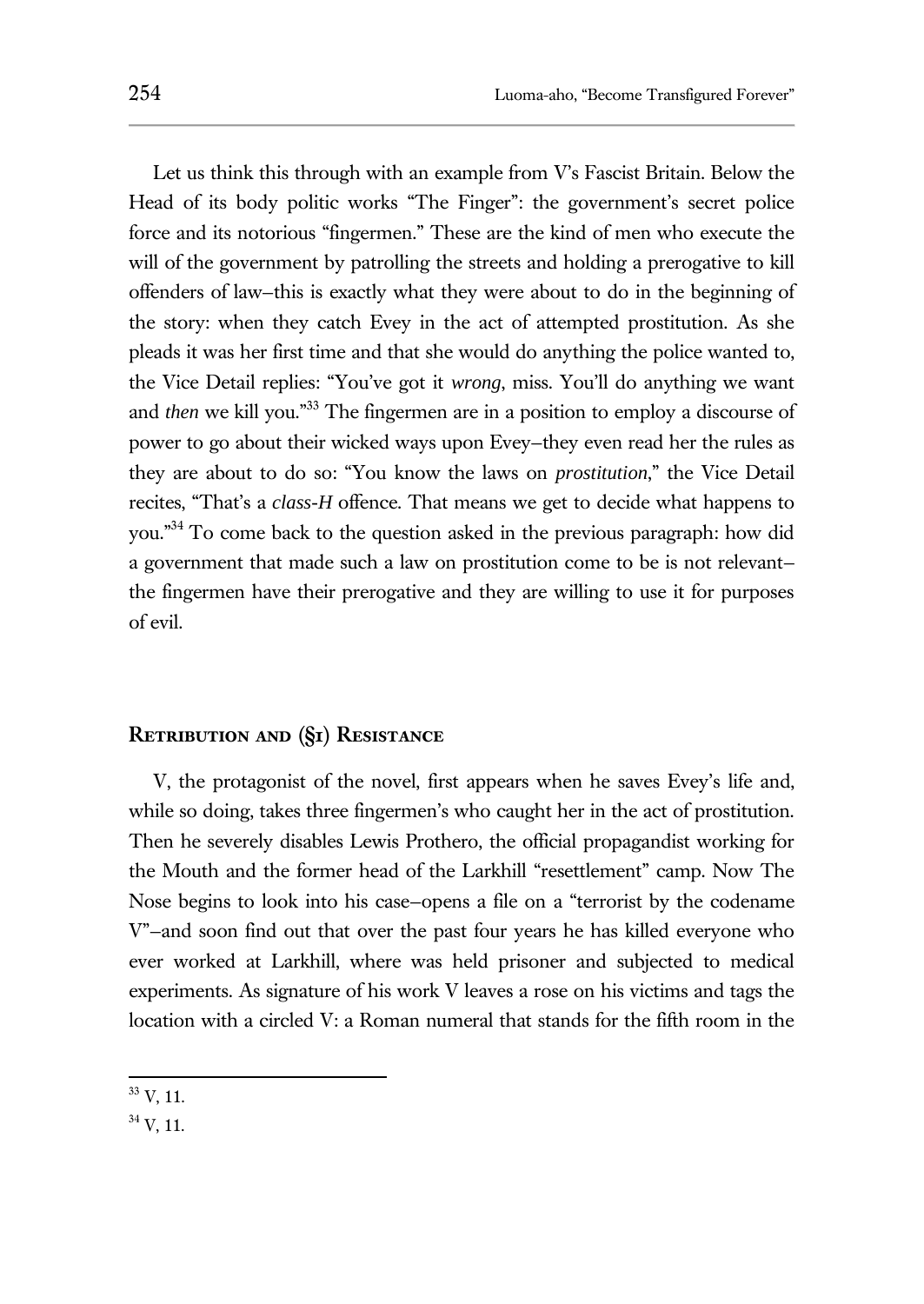Larkhill's medical block—this is where V was held and experiments on him made. After his dramatic escape from the camp, between the years 1993 and 1997, V had taken the lives of over forty people. The killing of Bishop Anthony Lilliman and Doctor Delia Surridge—the former served as priest and the latter as pathologist at Larkhill—along with a number of bodyguards and police set to watch over them completes V's Vendetta against his Larkhill tormentors.

What we can establish by now is that "codename V" is no saint. Eric Finch, the chief of the Nose—I will come back to him below—dreads his attitude to killing: he kills "ruthlessly, efficiently, and with a minimum of fuss"; slaughters human beings "like cattle";<sup>35</sup> which is "monstrous" and "pure bloody evil."<sup>36</sup> But surely there are mitigating circumstances: all people employed at the camp were actively working towards the extermination of the detained—the "*black people* and the *pakistanis*," "*radicals* [and] the homosexuals," all who had been "taken away"<sup>37</sup> as Evey recalls-which achieves, if it does not exceed, a purity of bloody evil that is V's retributive justice. Reading the book one cannot but side with V, the lone survivor of the Larkhill hell, or *against the fascists* at the minimum.

Well: how about V then? Does he have anything to say in his defence? When Evey asks him who he is, he replies: "I'm the King of the Twentieth Century. I'm the Bogeyman. The Villain. The Black Sheep of the Family." <sup>38</sup> When he confronts Bishop Lilliman he presents himself as the Devil, even exhibiting a pair of small horns.<sup>39</sup> To be honest: V does not really seem like a great moral teacher. Perhaps he has some other role, or role*s*, to play. We will discuss these in a bit.

But first we have to make something clear. It does not make it right, though, killing all those people: revenge is not right, no, but to kill another human being

 $35$  V, 24.

<sup>36</sup> V, 72.

 $37 \text{ V}$ , 28.

 $38 \text{ V}$ , 13.

 $39$  V says to the bishop: "Please allow me to introduce myself [...] I am a man of wealth and taste," which is a refrain in The Rolling Stones' 1968 song Sympathy for the Devil (V, 54). When the bishop asks V "Who are you really?," he replies: "I am the devil, and I come to do the devil's work" (V, 55). This is actually a misquote of Charles Manson, the serial killer.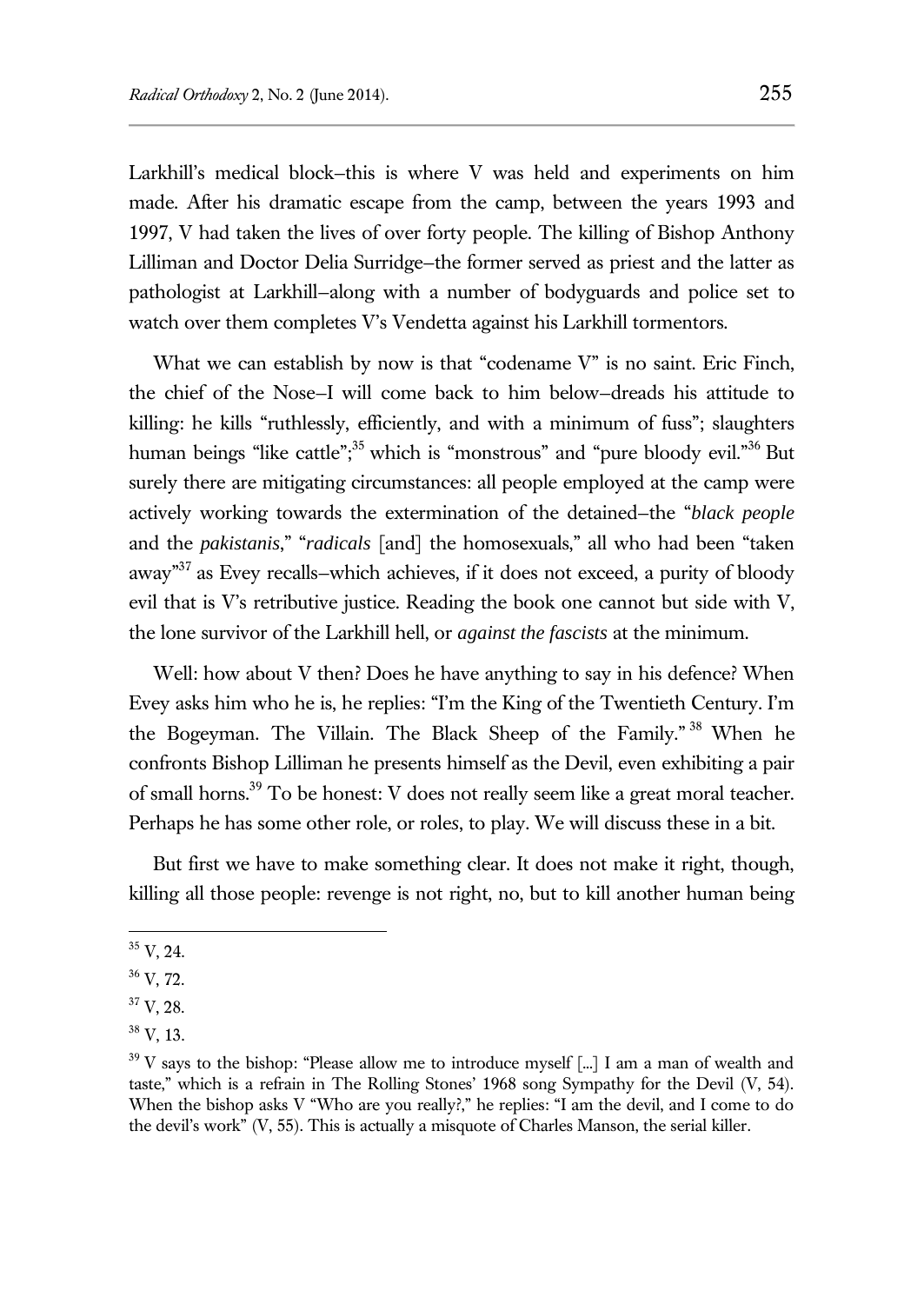is an *Evil*. This is the premise where we must begin to think about our orientation towards V's actions, and indeed *the social rules concerning violence in general*. *If* there are moral absolutes, timeless and universal axioms in ethics, whether they are such because they be divine revelations recorded in scripture or reflected by our conscience, the principle "[t]hou shalt not kill"<sup>40</sup> another human being is certainly a candidate. A reading of Genesis reveals that transgression of this principle was a sin even before it was chiselled on stone.<sup>41</sup> Taken literally–or in the Sadducean sense, if you like—this principle is, it needs to be said, somewhat problematic. Like John Howard Yoder points out, one of them is that it is prone to "collision" with other moral absolutes: "[s]ituations can easily be imagined, or documented from history, in which it is evidently necessary to choose between not lying and not taking life or between not taking one life and not defending another.<sup>"42</sup> Morality is absolute in principle, but can be a relative praxis. This leads to some tricky ethical questions: When is threat or actual use of physical force against another human being sanctioned? In which circumstances is taking life permitted? There may, of course, be contingent legal answers to these questions, but in this particular case they fail for two reasons. They fail, because the road to totalitarian domination begins, writes Arendt, in the murder of the juridical person of man "by putting certain categories of people outside the protection of the law" and "by placing the camp outside the normal penal system, and by selecting its inmates outside the normal judicial procedure in which a definite crime entails a predictable penalty."<sup>43</sup> They fail also, because the sovereign Leader, who decides when the rules are applied, $44$  is so obviously implied in the moral quandaries of his own rule. Swallowed whole,

 $^{40}$  Ex. 20:13. Henceforth all the references to scripture are to the King James translation.

<sup>41</sup> See also 1 John 3:11-3.

<sup>42</sup> John H. Yoder, *Nevertheless: Varieties of Religious Pacifism* (Scottdale: Herald Press, 1971), 31.

<sup>43</sup> Hannah Arendt, *Totalitarianism*, 145.

<sup>&</sup>lt;sup>44</sup> I am referring to Carl Schmitt's (in)famous definition of sovereignty as the one "who decides on the exception." See Carl Schmitt, *Political Theology: Four Chapters on the Concept of Sovereignty* (Chicago: University of Chicago Press, 2005), 5.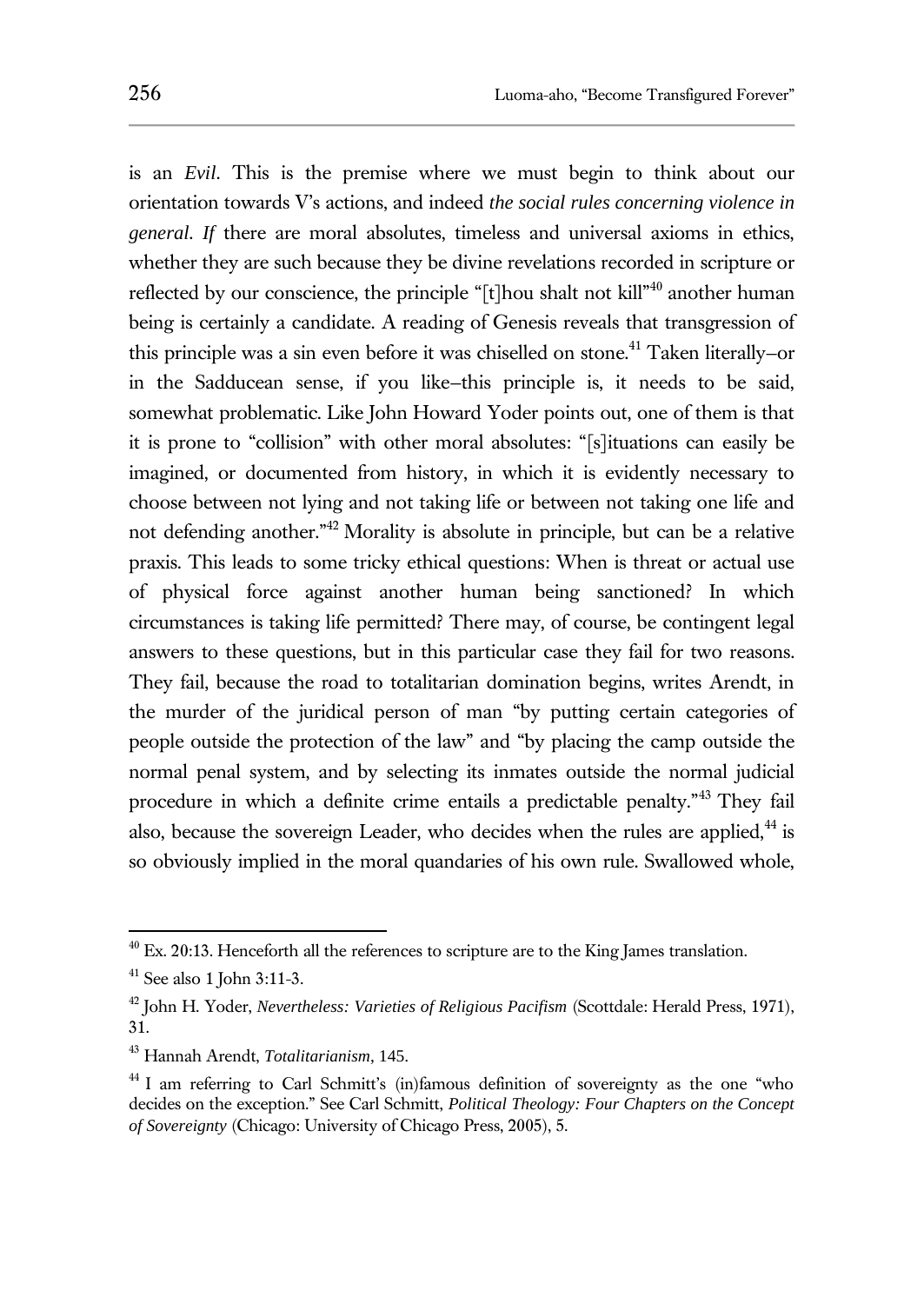so to speak, legal positivism is just as useful an instrument to totalitarian regimes as it is to liberal democracies.<sup>45</sup>

But V holds more grudges than the one against Larkhill. He is not out to settle a personal score only, but to accomplish more than that: something profoundly political. Settling the personal score is a mere prelude to a political counter-revolution, purging Britain of fascism. Before we move on to discuss his political vision, we must talk about the role(s) V plays, what system of values does he represent?

He is very vague about himself. Apart from identifying himself as the king of the twentieth century and bogeyman, the villain and the black sheep, V tells little about himself or about anything else for that matter, which annoys Evey to no end.<sup>46</sup> Most of his lines are quotes from literature or popular culture, ranging from the Holy Bible to The Rolling Stones. A lot is revealed more indirectly in a discussion between V and Evey in an episode in book 1, chapter  $5.^{47}$  The discussion begins with V and Evey walking down the staircase of the Shadow Gallery—this is V's home, his "Batcave" if you like—and Evey noticing an inscription of "V.V.V.V.V." on the arch of the big hall. She then asks V what it stands for. *Vi veri veniversum vivus vici*—"by the power of truth, I, while living, have conquered the universe"—is a quotation in Latin coined by the influential English occult religionist and social critic Aleister Crowley<sup>48</sup> (1875-1947). Having taught this Evey expresses her gratitude to V for saving her life and offers to help him, make some kind of a deal.<sup>49</sup> Standing before and looking at a large painting

 $47$  V, 44.

<sup>45</sup> See Leo Strauss, *Natural Right and History* (Chicago, IL: University of Chicago Press, 1971), 4.

 $46$  See e.g. V, 223.

<sup>&</sup>lt;sup>48</sup> This is actually a misquote from the 27th Chapter, "The Cry of the 4th Aethyr."

Which is Called PAZ," of Crowley's *The Vision and the Voice*. The original source reads "Vi, Veri, Universum Vivus Vici," which is "the motto of the Seer as Magister Templi" (see footnote 13 at http://hermetic.com/crowley/the-vision-and-the-voice/aethyr4.html). It is conceivable that, given V's fascination with the letter (and numeral) of "V," V.V.V.V.V. is aesthetically superior to V.V.U.V.V., and was thereby preferred by Moore.

 $49$  V, 43.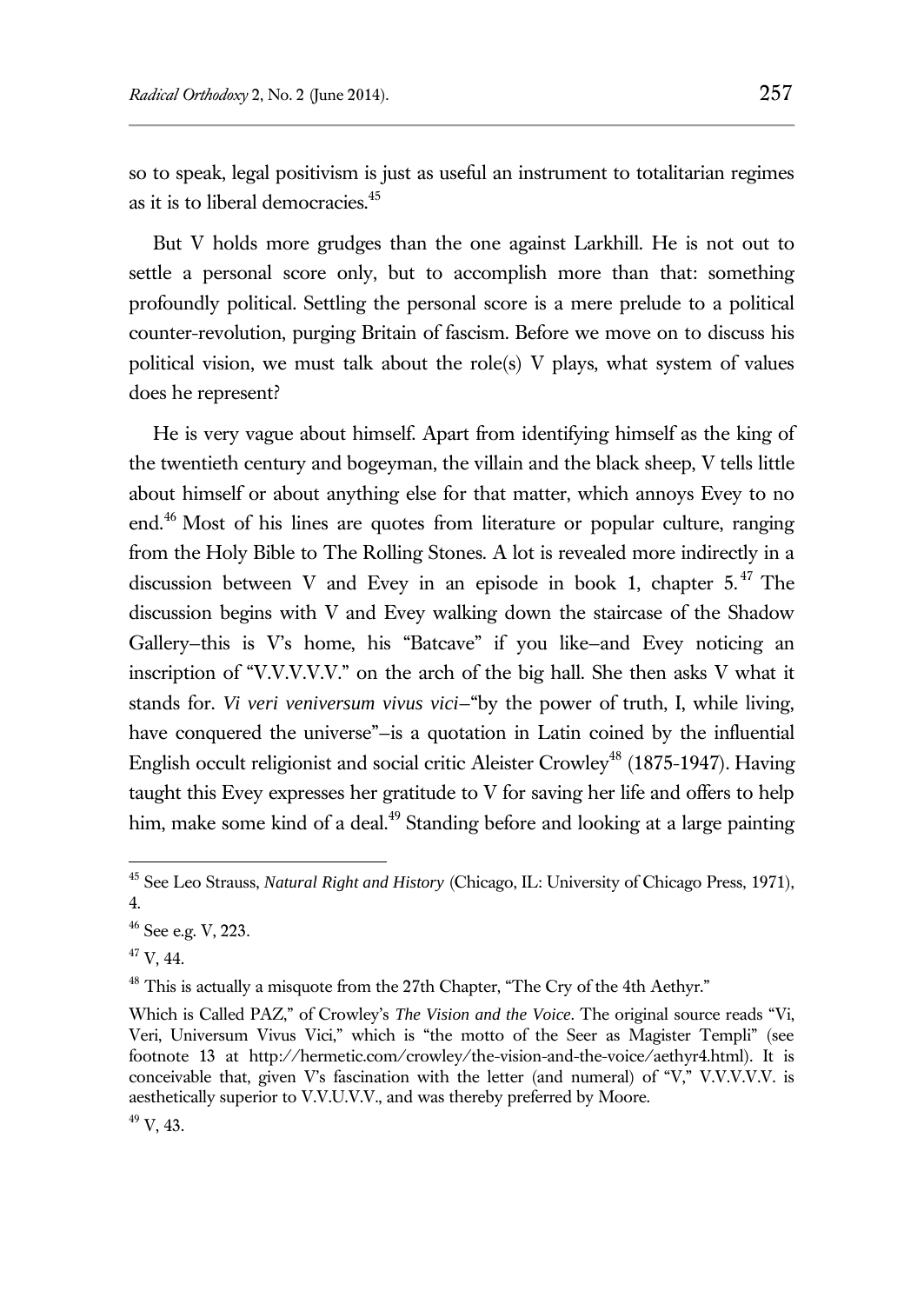hanging on the wall V accepts Evey's offer: "Yes, I think we can make a deal." $50$ Then Evey asks him who said V.V.V.V.V. in the first place to which V answers: "Nobody you'd have heard of. A German gentleman named Dr. John Faust. He made a deal too."<sup>51</sup>

There are two references to art we need to discuss next, because of their relevance to the story told by *V for Vendetta* and the political experience concealed therein. The story of Faust is widely known and there is no reason for me to delve deep into that. The legend has been reinterpreted a number of times ever since, most notably by Johann Wolfgang von Goethe in the early 19th century. Goethe's Faust draws upon Christian symbolism, but despises the church. His Mephistopheles, "one of the most influential literary creations of all time,"<sup>52</sup> is a very complex and diverse figure–not at all unlike V. Jeffrey Burton Russell writes that Goethe's

> Mephisto appears both as the opponent of God and as the instrument of the divine will; as the creator of the material world and as God's subject; as the principle of matter against the principle of spirit; as evil against good; as chaos against order; as a stimulus to creativity; and in many other aspects. He is fundamentally a nature spirit representing the undifferentiated world as it presents itself to human experience. He is an invitation to the reader to face the multiplicity of reality.<sup>53</sup>

This also sums up many of the roles played by V: the Mephistopheles of *V for Vendetta*.

Second reference is the painting: a rendition of *The Martyrdom of Saint Sebastian*, the original of which was completed in 1475 by the brothers Antonio and Piero del Pollaiuolo and exhibited today at the National Gallery in London. Saint Sebastian was "a man of great faith, a good Christian man" who, *The* 

 $^{50}$  V, 44.

<sup>51</sup> V, 44.

<sup>52</sup> Jeffrey Burton Russell, *Mephistopheles: the Devil in the Modern World* (Ithaca, NY: Cornell University Press, 1986), 157.

<sup>53</sup> Russell, *Mephistopheles*, 158.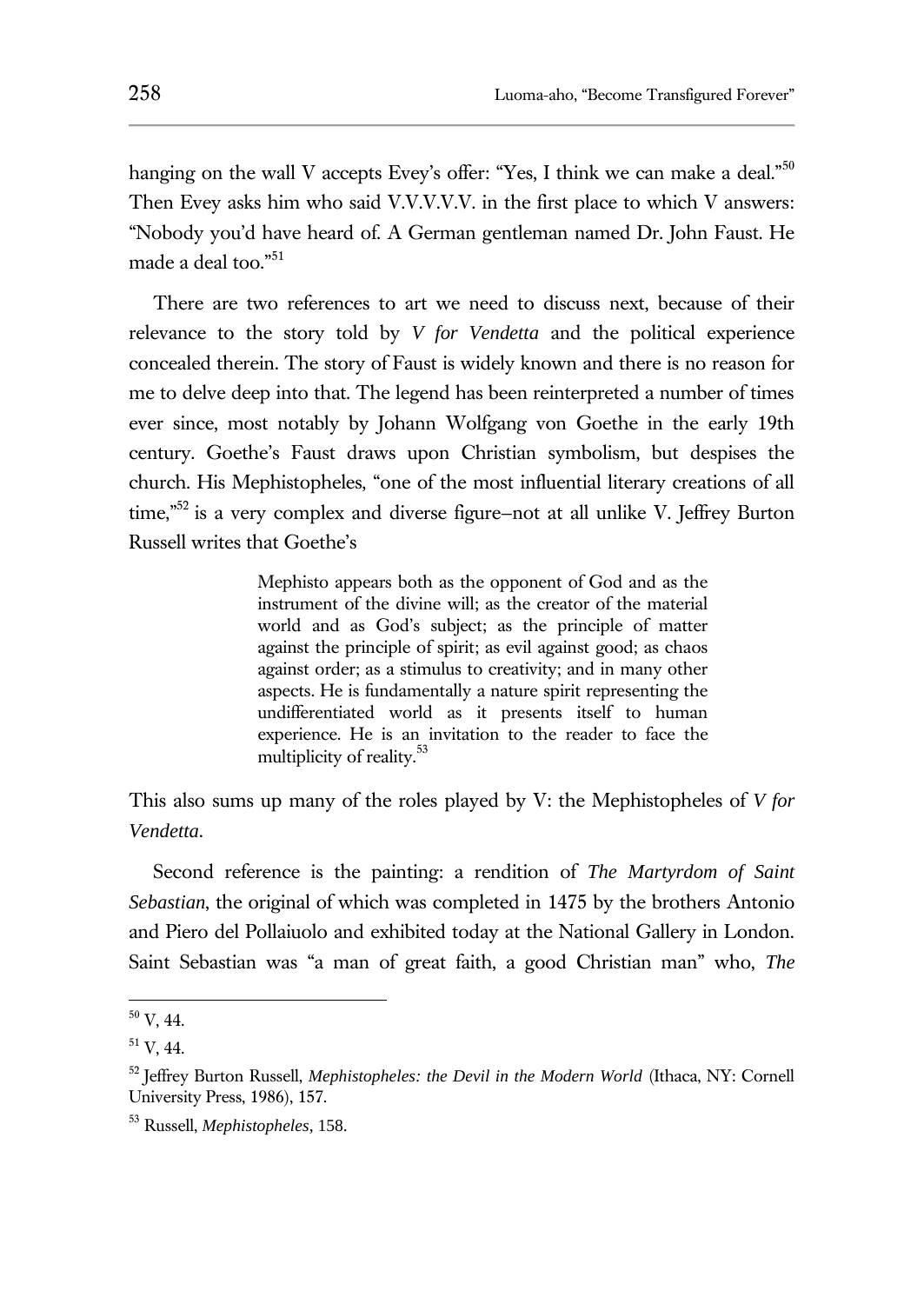*Golden Legend* tells us, was martyred in the year 287 by the Roman emperor Diocletian, during his early persecution of Christians. While serving the Roman emperor as soldier, Sebastian converted many into the Christian faith and performed some miracles. Upon learning this Diocletian, "a worshipper of idols," commanded him to be executed for being "Christian privily against my health, and in despite of our gods."<sup>54</sup> Bound to a stake on a field "the archers shot at him till he was as full of arrows as an urchin [hedgehog] is full of pricks, and thus left him there for dead."<sup>55</sup> But, the legend continues, Sebastian did *not* die on the stake that day, but was miraculously healed by a Christian woman "till he was all whole," and made of himself a living testimony to the truth of Christianity. Against the advice of his brethren he then showed his "resurrected" body to Diocletian. This got him in the palace prison and ended up in him being stoned to death. Sebastian is venerated by the Roman Catholic and Orthodox churches as the patron saint of soldiers and enemies of religion, and commonly depicted tied to tree and pierced with arrows, as he is in the painting hanging on the wall of the Shadow Gallery. Comparing the story of Edmund the Martyr, a ninth century king of East Anglia, with Saint Sebastian in his *Soldier Saints and Holy Warriors* John Edward Damon writes, that

> [l]ike Edmund, Sebastian held high social status before his martyrdom, was renowned as a soldier but did not fight to save himself, desired to use his exalted position to help those beneath him and refused to use his high status to escape death.<sup>56</sup>

V is, too, a king—that of "the Twentieth Century"—and a warrior, who fought and died holding onto his principles.

<sup>54</sup> Paul Halsall, "23// Of St. Sebastian" in *The Golden Legend or Lives Of The Saints*, Available at: http://www.aug.edu/augusta/iconography/goldenLegend/sebastian.htm.

<sup>55</sup> Halsall, "23// Of St. Sebastian."

<sup>56</sup> John Edward Damon, *Soldier Saints and Holy Warriors: Warfare and Sanctity in the Literature of Early England* (Aldershot, Hampshire: Ashgate, 2003), 187.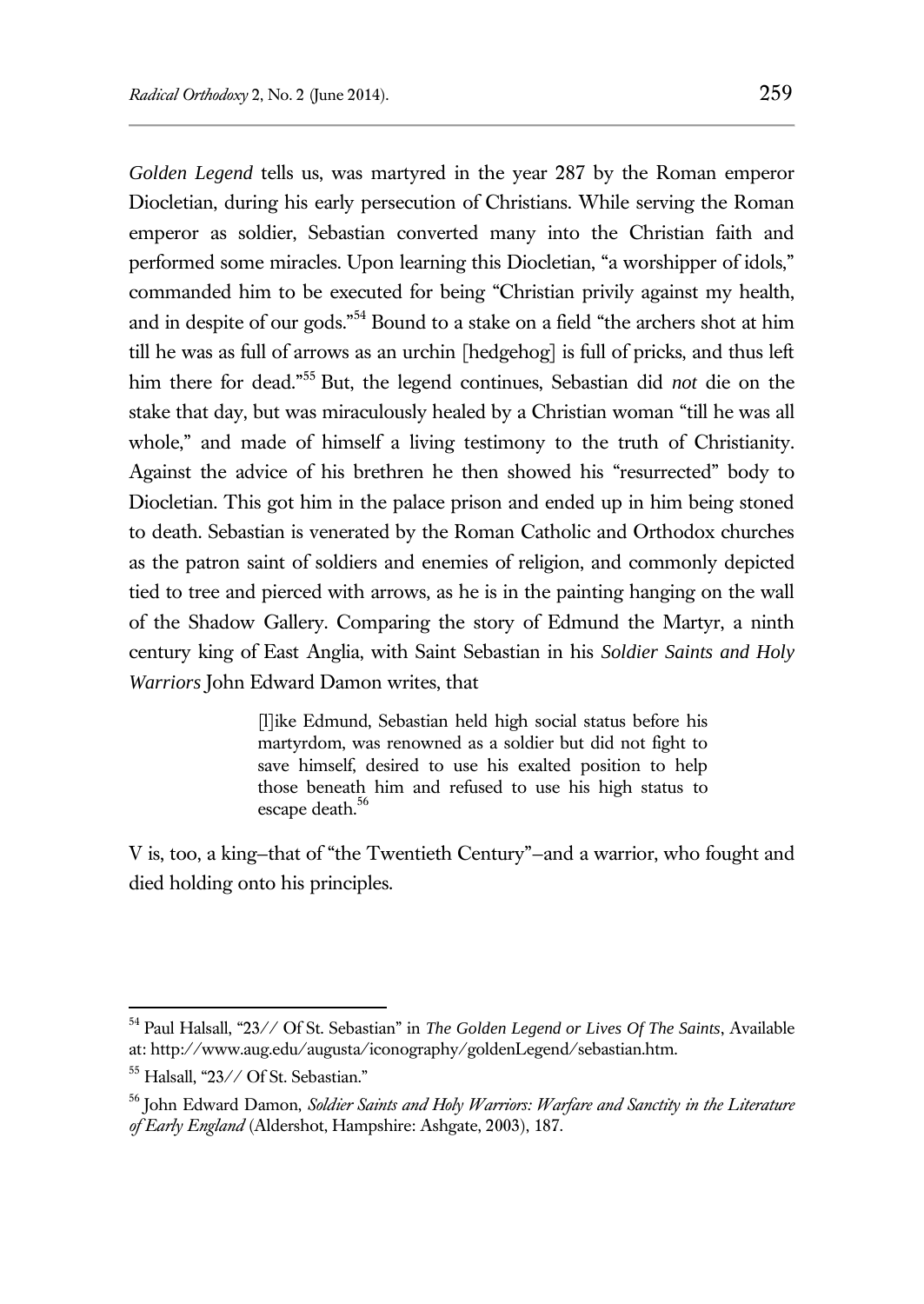## **(§2) Authority and Arch***ḕ*

V's acts of terror take a political turn in chapter four when he infiltrates the state's television channel and interrupts an ideological feature film to broadcast a videoed message, in which he basically addresses the human condition, or at least as it is contingently exhibit in English society. <sup>57</sup> Sitting in front of the camera, V begins:

> I suppose you're wondering why I've called you here this evening. Well, you see, I'm not entirely satisfied with your performance lately… I'm afraid your work has been slipping, and… and, well, I'm afraid we've been thinking about letting you go. Oh, I know, I know. You've been with the company a long time now. Almost… let me see. Almost ten thousand years! My word, doesn't time fly? It seems like only yesterday… I remember the day you commenced your employment, swinging down from the trees, fresh-faced and nervous, a bone clasped in your bristling fist… "Where do I start, Sir?" you asked, plaintively. I recall my exact words: "There's a pile of dinosaur eggs over there, youngster," I said, smiling paternally the while. "Get sucking."<sup>58</sup>

What is clear is that V's *ethos* is not his own: *he* was not there ten thousand years ago pointing *his* finger at dinosaur eggs—a thought that would raise more than a few historical and paleontological questions—but someone was: a figure *paternal* to humanity. What V is doing is talking on *His* behalf. V continues:

> Well, we've certainly come a long way since then, haven't we? And yes, yes, you're right, in all that time you haven't missed a day. Well done, thou good and faithful servant. Also, please don't think I've forgotten about your outstanding service record, or about all the invaluable contributions you have made to the company… […] But… well, to be frank, we've had our problems too. There's no getting away from it. Do you know what I think a lot of it stems from? I'll tell you… It's your basic unwillingness to *get*

 $57$  V, 107-18.

<sup>58</sup> V, 113.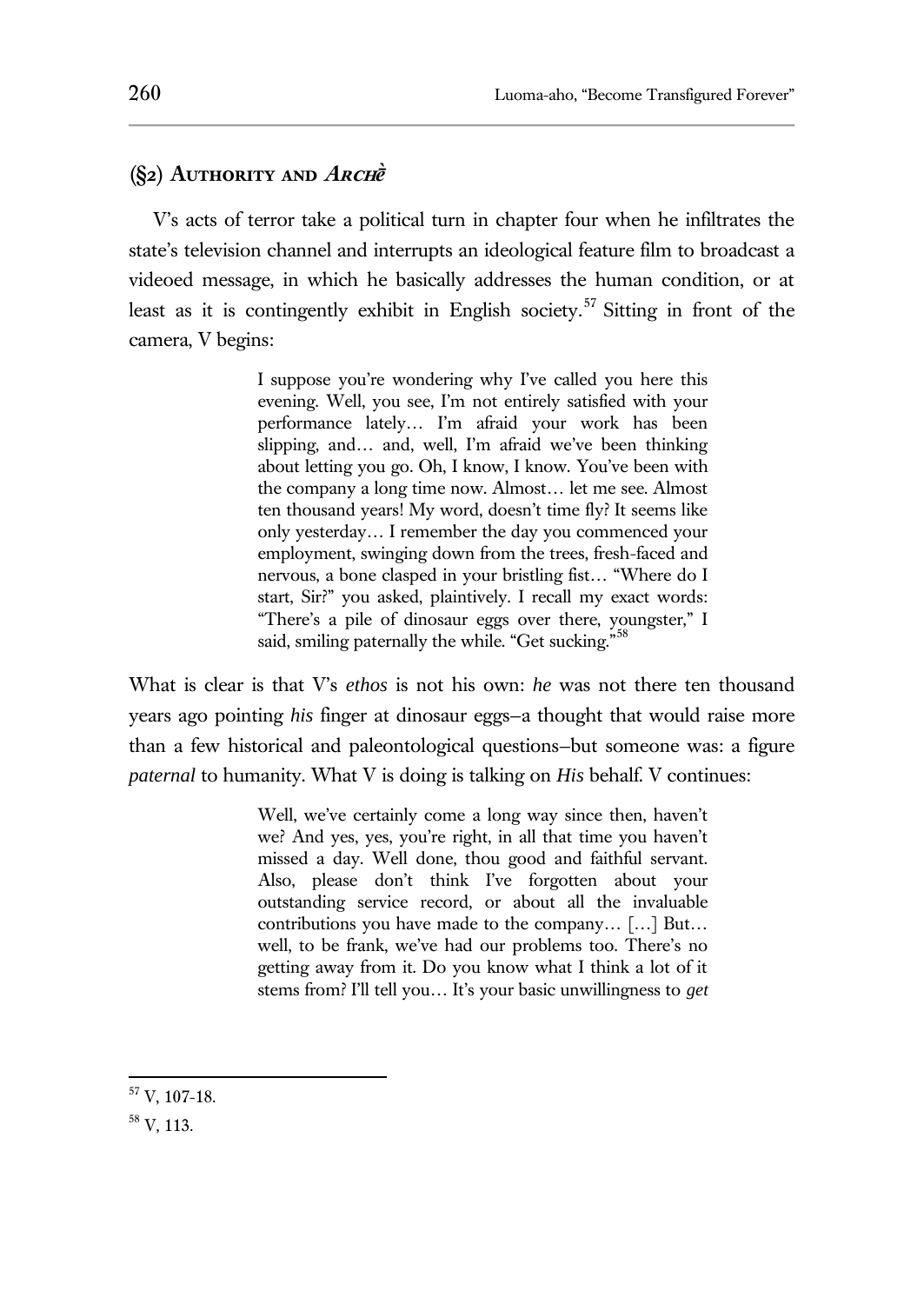*on* within the company. You don't seem to want to face up to any *real* responsibility, or to be your own boss.<sup>59</sup>

Here V's *pathos*, narrated in the mode of industrial manufacture, is to appeal to the transcendental potential within humanity to "take responsibility," be one's "own boss." I say *transcendental*, because V, speaking in the voice of the Father, presumes we have the abilities necessary for "promotion" above the duties on the "factory floor,"<sup>60</sup> but have thus far failed to apply. What does V mean by talking about the company, factory, promotion, and work? His is a *parable* about power in human community: a criticism of the way in which humanity, every single human being, lets itself be ruled *politically*. According to Depraz's phenomenological reduction of the political, a transcendental political being is someone who "practices reflexion at the very moment when he is acting,"<sup>61</sup> and, according to V, we are currently not practising reflexion of our political circumstance. We have become servants to the powers that be and let our "political being" down. And for this we cannot, V declares, blame the powers that be:

> And it's no good blaming the drop in work standards upon bad management, either… Though, to be sure, the *management* is very bad. In fact, let us not mince words… the management is *terrible!* We've had a string of embezzlers, frauds, liars and lunatics making a string of catastrophic decisions. This is plain fact. But who elected them? It was *you! You* who appointed these people! *You* who gave them the power to make your decisions for you! $62$

V comes down heavy on his "children": he reminds them of the possibility of political transformation latent in their current, despicable condition. This is what makes V's address a political *parable*: not merely its literary form, but focusing our attention on something crucially important we might not see or, for some reason, might not want to look at. "The immediate aim of a parable," writes

 $59$  V, 113-14.

 $^{60}$  V, 115.

<sup>61</sup> Depraz, "Phenomenological Reduction and the Political," 11.

 $62$  V, 116.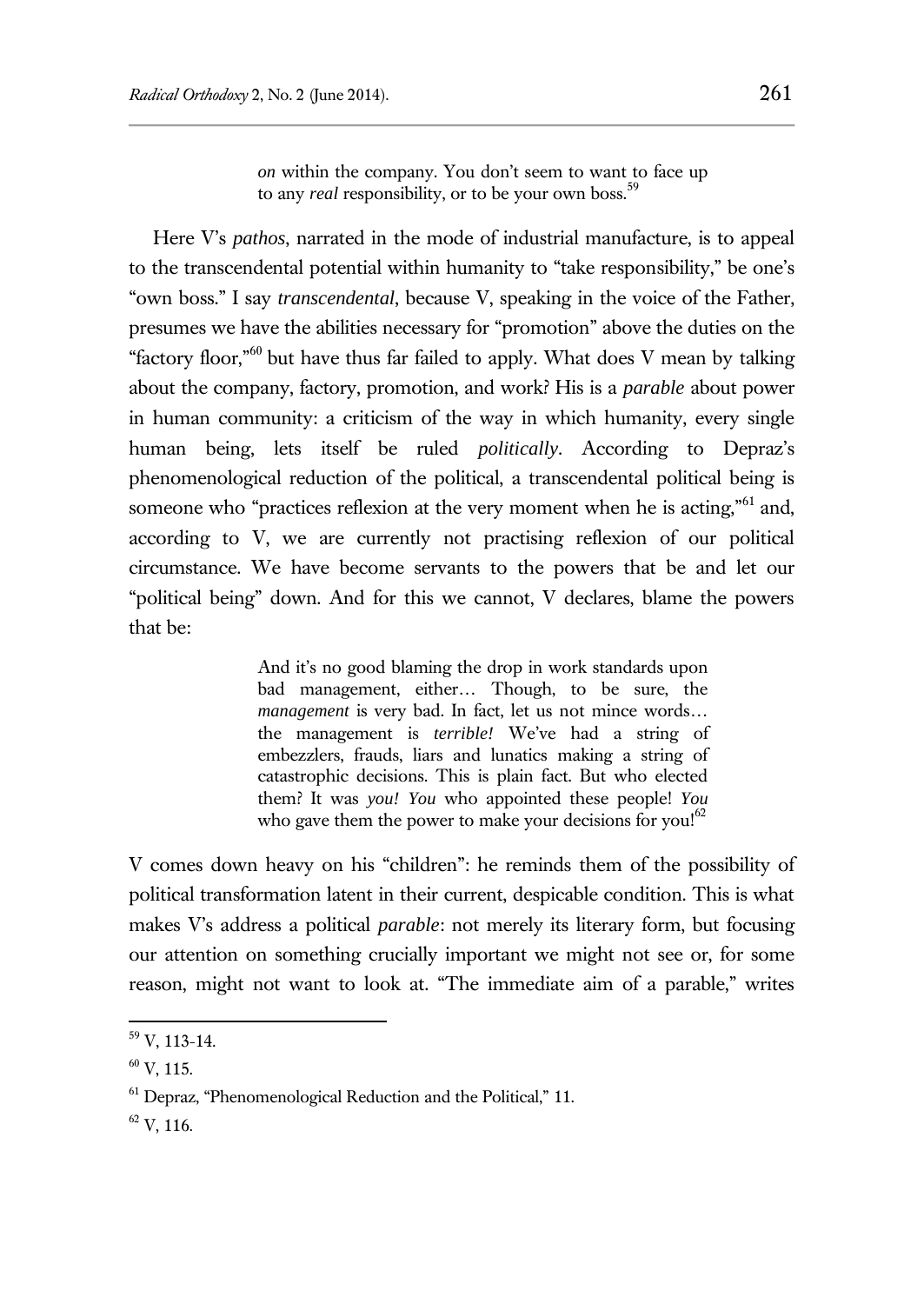Snodgrass, "is to be compellingly interesting, and in being interesting it diverts attention and disarms. A parable's ultimate aim is to awaken insight, stimulate the conscience, *and* move to action."<sup>63</sup> And this is exactly where V leaves his television address:

> I will, however, be generous. You will be granted two years to show me some improvement in your work. If at the end of that time you are still unwilling to make a go of it… You're fired. That will be all. You may return to your labours.<sup>64</sup>

For Jesus parables were instruments to convey messages from God the Father to His people. Like prophets before him, Jesus talked in parables to reveal something about the nature of God and to show what humanity is like and, not only that, what it should and may become. Jesus wanted to make people think about themselves and stimulate a response in their relation to God.<sup>65</sup> While the reader of the book does not know it yet, this chapter and episode—the address V had recorded and shows on television—marks the end of V's campaign of violence and the beginning of its "messianic" conclusion.

Before moving on to that a brief excursion to how V is finally caught up with. It is the job of Finch, the Minister of Investigations at The Nose, to figure out V and the rationale behind V's "terrorism." Finch is a senior investigator, an experienced professional and, unlike many of the fingermen patrolling the streets, has moral standards the likes one would expect from your average pipe-smoking, trench coat wearing Scotland Yard detective. He is outspokenly sceptical of the ideological aspects of the current regime, but his services provide more than enough merit for the Leader Susan to support him nevertheless.<sup>66</sup> Finch finally makes a breakthrough in his investigations when he travels to Larkhill and, in order to "think the way *he* thinks," meaning V of course, takes a large dose of

<sup>63</sup> Klyne Snodgrass, *Stories with Intent: A Comprehensive Guide to the Parables of Jesus* (Grand Rapids, MI: William B. Eerdmans Pub. Co., 2008), 8, emphasis in original.

 $64$  V, 117-8.

<sup>65</sup> Snodgrass, *Stories with Intent*, 8-9.

<sup>66</sup> See e.g. V, 30.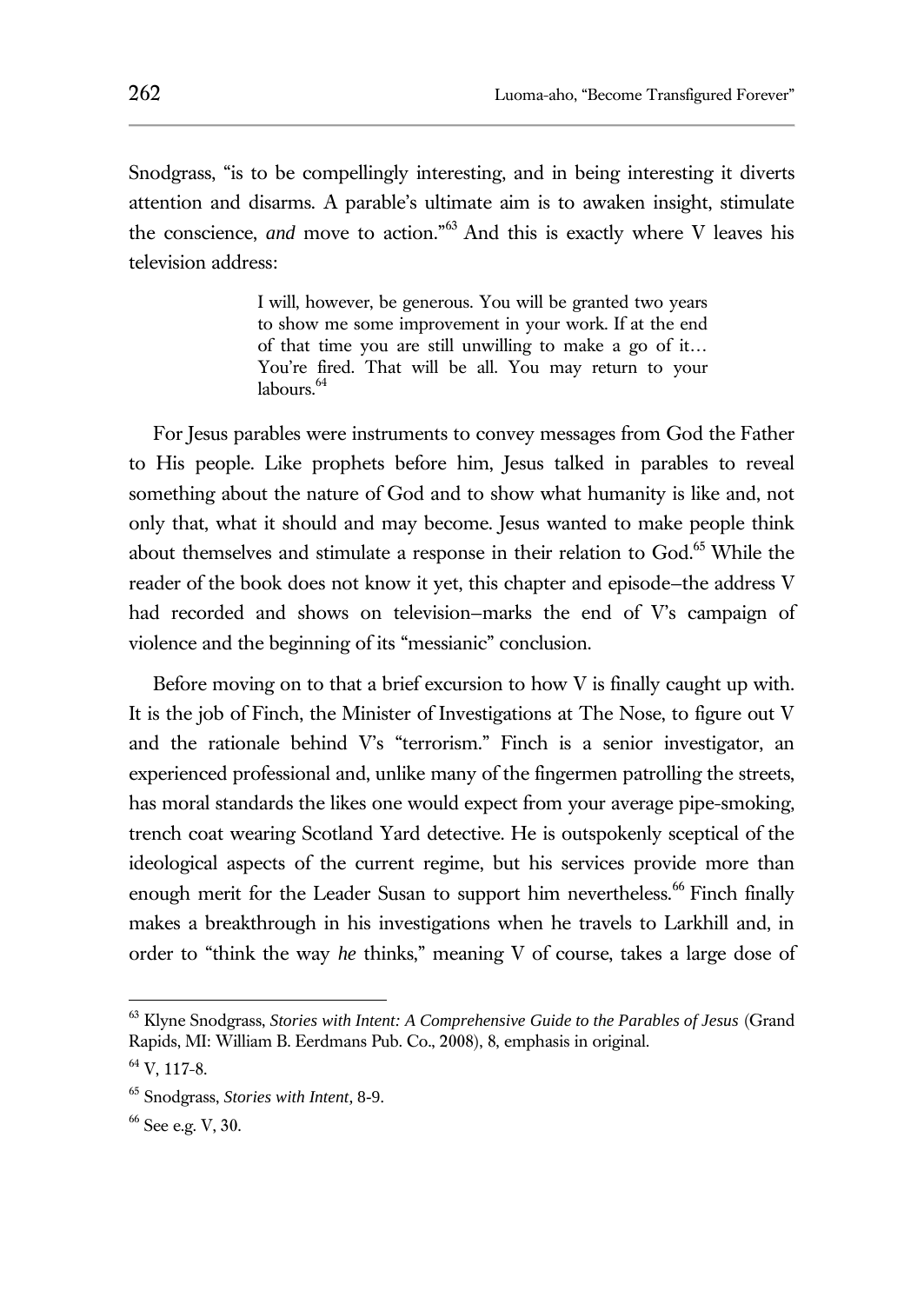LSD upon entering the now abandoned camp. $67$  On his trip Finch wanders around the camp, becomes to express doubt and feel guilt about his entanglement with the totalitarian movement: "How did I get here, to this stinking place; my job; my life; my conscience; my prison..."?<sup>68</sup> At his point *V for Vendetta* reveals its *anagronisis*: "a certain point near the end at which linear suspense is resolved and the unifying shape of the whole design becomes conceptually visible" as put by Northrop Frye, "a point of identification, where a hidden truth about something or somebody comes into view."<sup>69</sup> What comes into view is the vision that answers all of Finch's questions: "Who imprisoned me here? Who *keeps* me here? Who can *release* me? Who's controlling and constraining my life, except... me?"<sup>70</sup> Then Finch runs away from the ruins of the camp, "vomiting up the values that victimized"  $71$  him, climbs up a hill, holding his hands up to the sky, and finds himself with the answer Thomas got when he asked Jesus, according to the gospel of St. John, "whither thou goest; and how can we know the way?": "I am the way, the truth, and the life."<sup>72</sup>

At this pivotal moment Finch, like V five years before him, discovers his political being. Tearing himself bare naked, Finch climbs out of the darkness of his cratological political condition, from the official truth of totalitarianism, into the light of archontic political transcendence, the powerless authority of "the way, the truth, and the life." The same was experienced by Evey after she was incarcerated and interrogated by the Finger—or that is at least what Evey thought, not knowing she is in fact safe with V in the Shadow Gallery, being acuminated out of *her* political condition.<sup>73</sup> Evey is forced to make a decision

 $^{67}\,$  V, 210.

 $68$  V, 215.

<sup>69</sup> Northrop Frye, 1963 *Fables of Identity: Studies in Poetic Mythology* (New York: Harcourt, Brace & World, 1963), 25-6.

 $70$  V, 215.

 $^{71}$  V, 216.

<sup>72</sup> John 14:5-6. In *V for Vendetta* this fragment is quoted in French: "La voie… la vérite… la vie."

<sup>73</sup> V, chs. 10-13.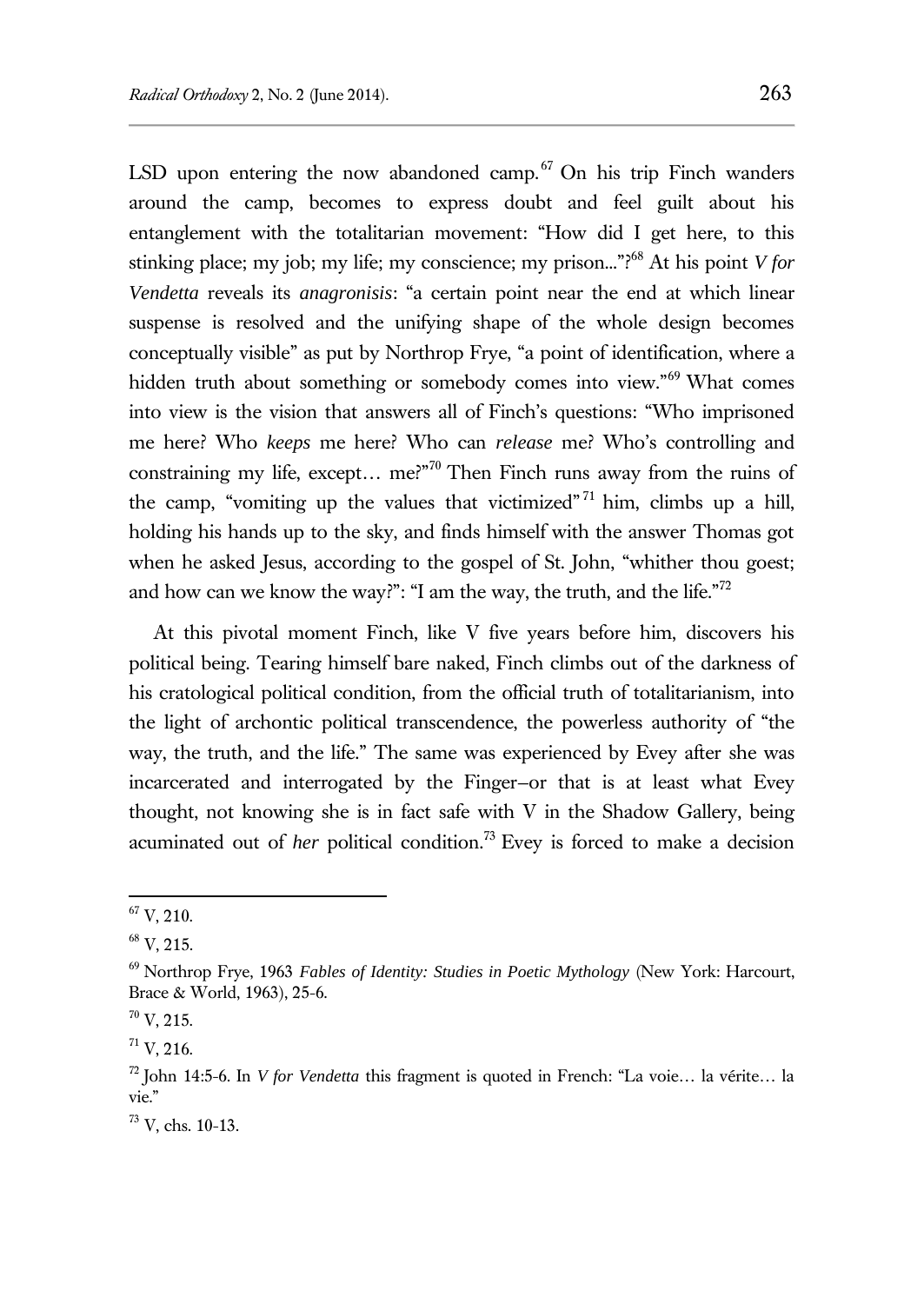between submitting to the powers that be, signing a false confession against V, or death by firing squad. By choosing death over submission—when "there's nothing left to threaten with, is there?"<sup>74</sup>-Evey passes V's trial of allegiance and the truth is revealed to her. Upon finding out she was in fact imprisoned, not by the Finger, but by her mentor, Evey's initial reaction is of course confused anger. But V explains that this had to be done, because he loved Evey and wanted to set her free:

> I didn't put you in prison, Evey. I just showed you the bars. [...] You were born in a prison. You've been in a prison so long, you no longer believe there's a world outside. […] You were in a cell, Evey. They offered you a choice between death of your principles and the death of your body. […] You said you'd rather die. You faced the fear of your own death, and you were calm and still. […] The door of the cage is open, Evey. All that you feel is the wind from the outside. Don't be afraid.<sup>75</sup>

Then V walks Evey, gripped by fear and trembling, into the elevator and on to the roof of the Shadow Gallery. In the storm and rain, standing high above the streets of London, Evey holds her hands up to the sky. She begins to describe her feelings: "V… everything's so different… I… I feel so…."<sup>76</sup> But V already knows how she feels:

> Five years ago I too came through a night like this, naked under a roaring sky. This night is yours. Seize it. Encircle it within your arms. Bury it into your heart up to the hilt… become transfixed... become transfigured... forever.<sup>77</sup>

The scene at the roof—Evey's transfiguration—is depicted on a single page coloured monochrome. Its archetype is in the gospel accounts of Jesus leading

- <sup>76</sup> V, 172.
- <sup>77</sup> V, 172.

<sup>74</sup> V, 162.

<sup>75</sup> V, 170-1.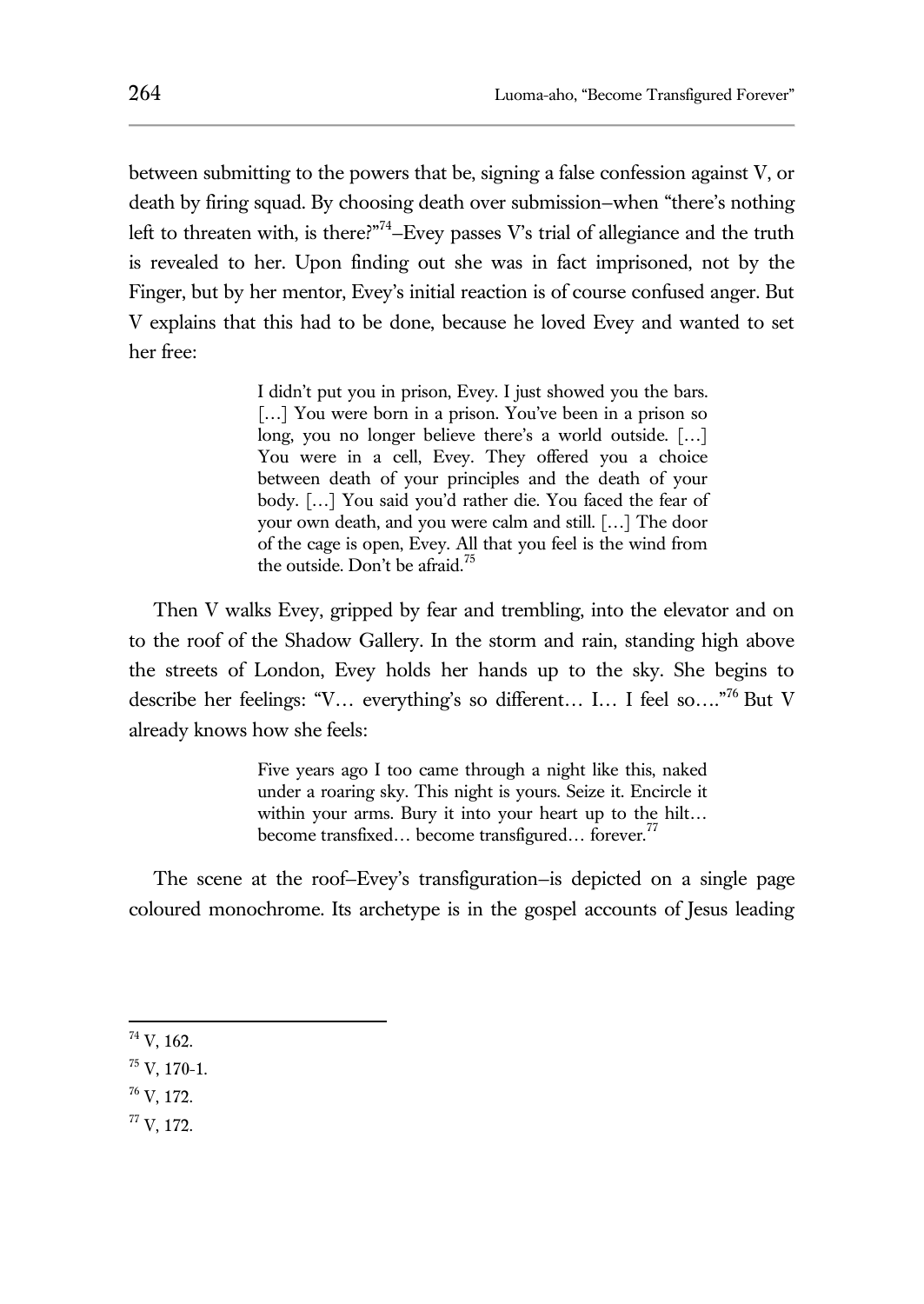some of his disciples to a high mountain (Tabor or Hermon, likely) to witness *his* transfiguration, *metemorphōthē*: 78

> And after six days Jesus taketh with him Peter, and James, and John, and leadeth them up into an high mountain apart by themselves: and he was transfigured before them. And his raiment became shining, exceeding white as snow; so as no fuller on earth can white them.<sup>79</sup>

The narrative of Jesus' transfiguration is to be read eschatologically. It is a revelation, to his closest disciples, the *archḕ* of the *Logos*—"For the life was manifested, and we have seen it, and bear witness, and shew unto you that eternal life, which was with the Father, and was manifested unto us"80-and the coming of his suffering and death, but also the promise of *parousia*. To those who believe this tells that transfiguration—"we all, with open face beholding as in a glass the glory of the Lord, are changed into the same image from glory to glory"<sup>81</sup> —begins already in this life. As it is lucidly explicated in *The Theological Dictionary of the New Testament*:

> This is not mystical deification but a reattainment of the divine likeness. It does not take place by rituals but by the ministry of the Spirit. It is not for an elite few but for all Christians. It is not just a hope for the future […] but begins already with the coming of the Spirit as a deposit. It carries with it an imperative […]. Set in the new aeon, Christians must reshape their conduct in accordance with it. This takes place as their minds and wills are renewed by the Spirit. They are thus to become what they are.<sup>82</sup>

The imperative is a political one. As put by St. Paul: "[B]e not conformed to this world: but be ye transformed by the renewing of your mind, that ye may prove

<sup>78</sup> See Matt. 17:1-13; Mark 9:1-13.

<sup>79</sup> Mark 9:2-3; cf. Matt. 17:2.

 $80$  1 John 1:2.

<sup>81</sup> 2 Cor. 3:18.

<sup>82</sup> Gerhard Kittel, Gerhard Friedrich, and Geoffrey William Bromiley, *Theological Dictionary of the New Testament* (Grand Rapids, MI: William B. Eerdmans Pub Co., 1985), 609.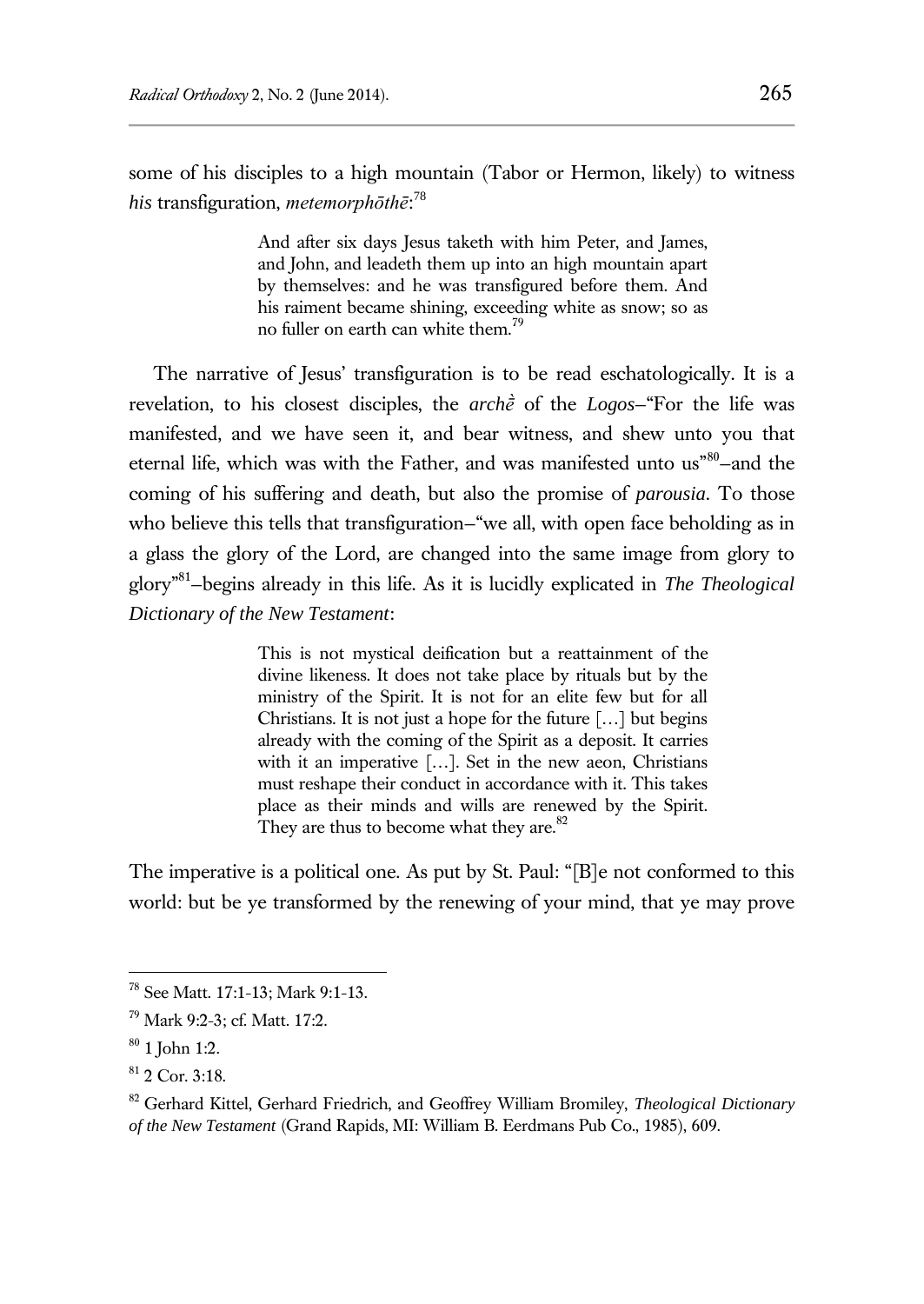what is that good, and acceptable, and perfect, will of God."<sup>83</sup> This is to say transfiguration is an act of intellectual renewal: declaration of freedom from the hierarchies of the world–"for the fashion of this world passeth away"<sup>84</sup>-and assuming the political being of the *archḕ:* the eternally pre-existent, "[t]hat which was from the beginning, which we have heard, which we have seen with our eyes, which we have looked upon, and our hands have handled, of the Word of life."<sup>85</sup>

After Evey's transfiguration—from the superfluousness of totalitarian reduction to the discovery of spiritual freedom of the *archḕ*—V tempts Evey, offering her a chance to avenge the death of her former lover by simply plucking a rose from the Shadow Gallery's garden: "To pick a flower is not a *large* thing. It is as easy as it is irrevocable. Understand what is being offered here, and do as thou wilt."<sup>86</sup> Evey, however, declines the offer: "Let it grow."<sup>87</sup> The scene suddenly cuts into the Leader Susan, who sits is in his office looking at the monitors of Fate, which suddenly proclaim: I LOVE YOU. On these few pages of the *V for Vendetta* we find two narrative parallels with the gospel. The first is the story of the three temptations that took place soon after Jesus had been baptised detailed in the Gospels of Matthew,<sup>88</sup> Mark,<sup>89</sup> and Luke.<sup>90</sup> According to Luke the devil took Jesus on a mountain high and showed him "all the kingdoms of the world in a moment of time" and said: "All this power will I give thee, and the glory of them: for that is delivered unto me; and to whomsoever I will I give it."<sup>91</sup> Jesus

<sup>86</sup> V, 177.

<sup>83</sup> Rom. 12:2.

<sup>84</sup> 1 Cor. 7:31.

<sup>85</sup> Kittel, Friedrich, and Bromiley, *Theological Dictionary*, 81.

 $87$  V, 177.

<sup>88</sup> Matt. 4:1-11.

<sup>89</sup> Mark 1:12-13.

 $90$  Luke 4:1-13.

<sup>&</sup>lt;sup>91</sup> Luke 4:6. Jacques Ellul points out an extraordinary detail in this exegesis, which is that in neither Luke's or Matthew's (4:8–9) account of the temptation does Jesus contest the fact that political power—all "power" and "glory" in the "kingdoms of the world" -- actually belongs to the devil. I.e.: Jesus does not dispute that political power has been given to the devil and he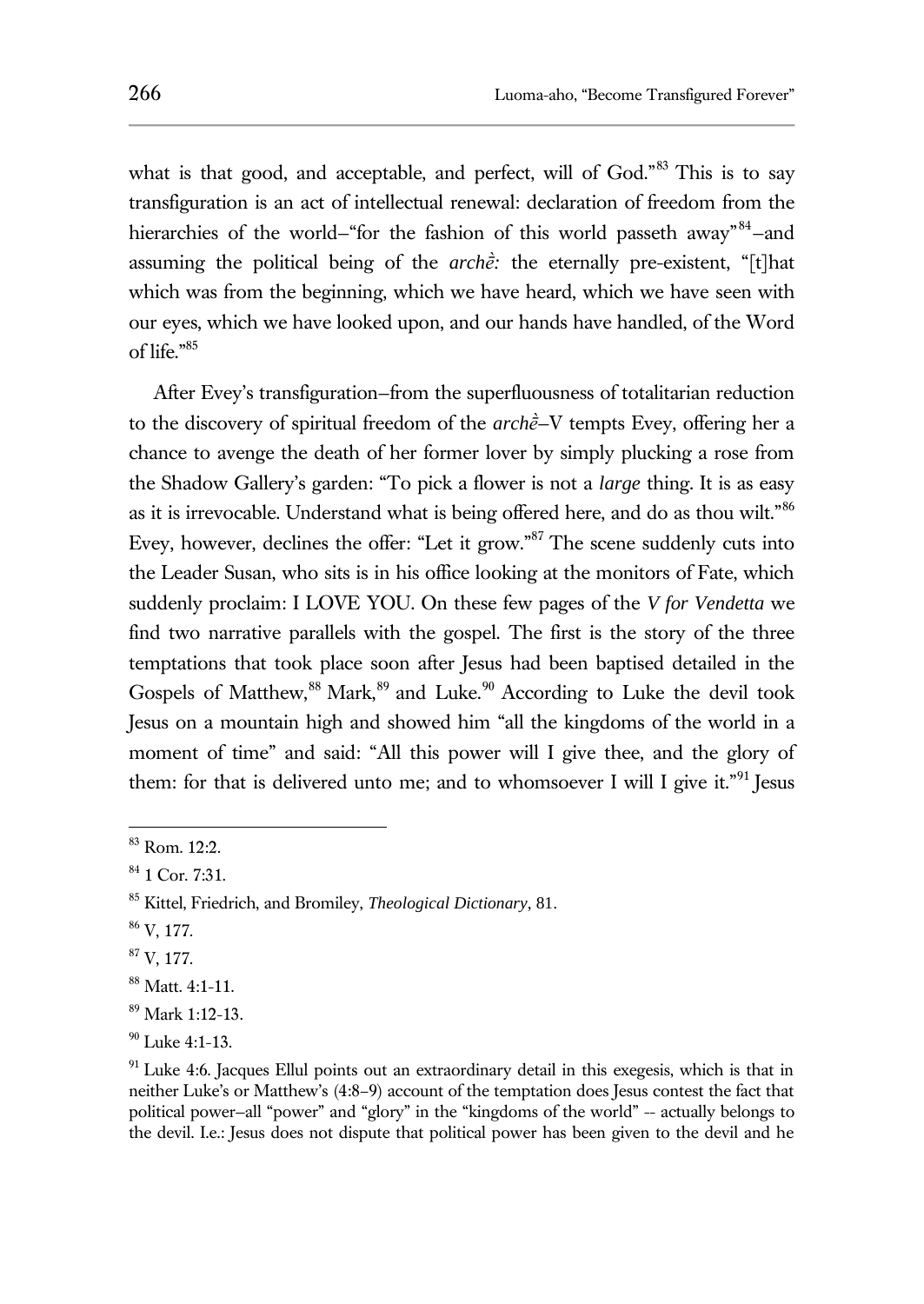declines the offer: "Thou shalt worship the Lord thy God, and him only shalt thou serve."<sup>92</sup> The second parallel is in the message delivered by V to Leader Susan via Fate: "Love your enemies, bless them that curse you, do good to them that hate you, and pray for them which despitefully use you, and persecute you," Jesus teaches in the Sermon on the Mount, that "ye may be the children of your Father which is in heaven: for he maketh his sun to rise on the evil and on the good, and sendeth rain on the just and on the unjust."<sup>93</sup>

#### **Christian Anarchy?**

What we have in *V for Vendetta* is evil, everywhere: the "radical evil" embodied by the fascist leviathan and the "pure bloody evil" enacted by V, taking revenge on the powers that be and undermining their totalitarian ideology. For anyone of pacifist persuasion this *irreducibility of evil* is a bitter pill to swallow. But one cannot get away from this by not reading *V for Vendetta*: we are not talking just about comics here, but of the human political condition. There is in the world such a thing as evil and overcoming it with good, while "honest in the sight of all men," $94$  will not always be good enough. This is a cause for considerable intellectual and existential unease.

V is unable to overcome it himself. Having "toppled empires" and "made a canvas clean of rubble," he gives his life as sacrifice so that "creators can then build a better world."<sup>95</sup> What he means by "better world" is somewhat vague, and such talk makes Evey initially very confused. As he lies dying of gunshot wounds inflicted on him by Eric Finch, V delivers his "heritage" to Evey:

gives it to whom he wills, from which follows that those who hold political power receive it from him and depend upon him. See Jacques Ellul, *Anarchy and Christianity* (Grand Rapids, Mich.: W.B. Eerdmans, 1991), 58.

 $92$  Luke 4:10.

<sup>&</sup>lt;sup>93</sup> Matt. 5:44-45

 $94$  Rom. 12:17.

 $95$  V, 222.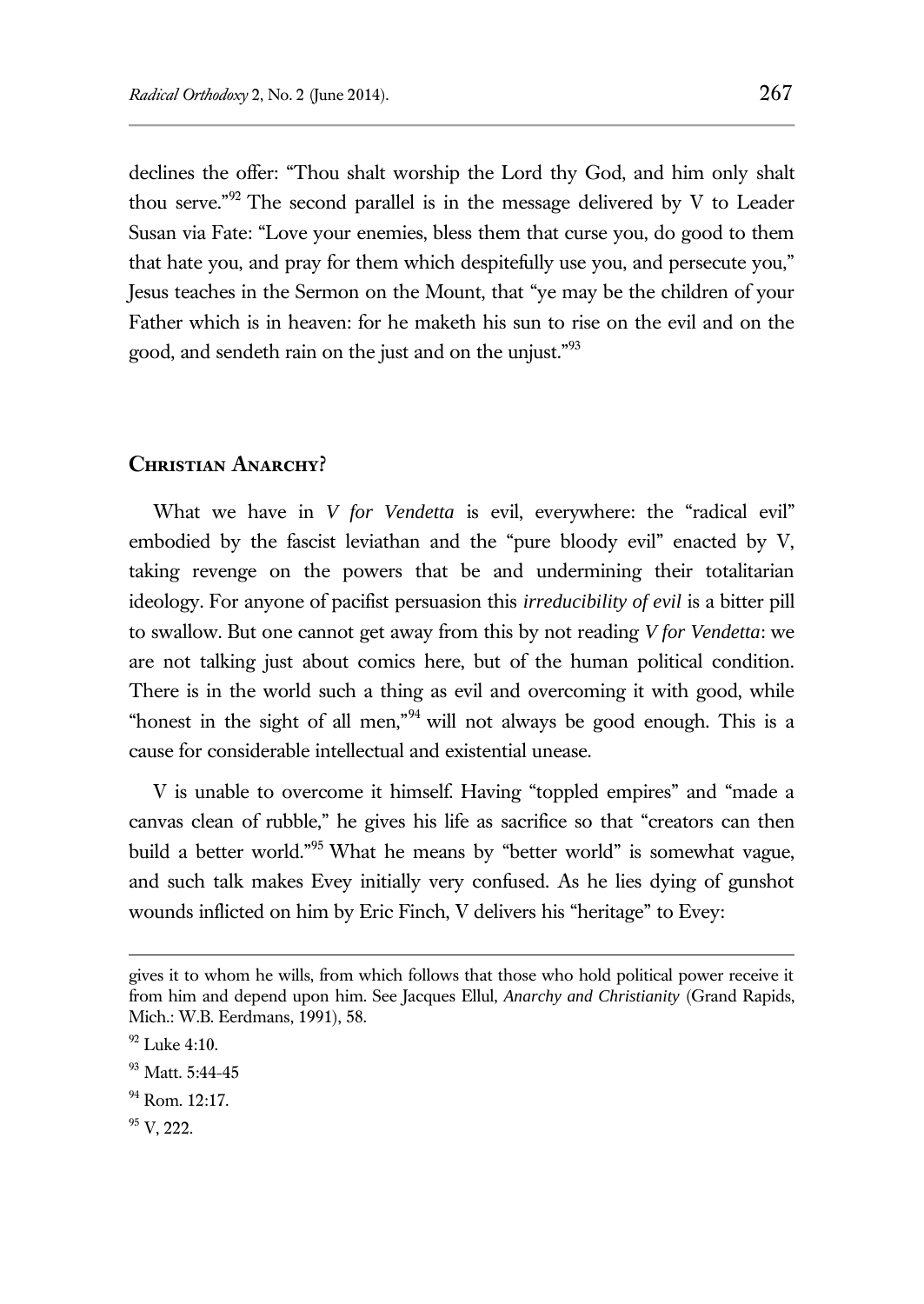This country is not saved … do not think that … but all its old beliefs have become *rubble*, and from rubble may we *build* … That is their task, to rule themselves; their lives and loves and land … with this achieved, then let them talk of salvation. Without it, they are surely *carrion*. 96

Soon thereafter Evey comes to realise her role in this history of salvation: after V's passing *she* must become the symbol he anonymously embodied; s*he* must take upon herself to represent the ideas and principles behind the painted smile. After the authorities have declared "terrorist by the codename V" dead, Evey's V makes her first and final appearance—at least in the novel, that is addressing London through the multitude of its public speakers:

> Since mankind's dawn, a handful of oppressors have accepted the responsibility over our lives that we should have accepted for *ourselves*. By doing so, they took our power. By doing nothing, we gave it away. We've seen where their way leads, through camps and wars, towards the slaughterhouse.

> In anarchy, there is another way. With anarchy, from rubble comes new life, hope reinstated. They say anarchy's dead, but see, reports of my death were … exaggerated. Tomorrow, Downing Street will be destroyed, the Head reduced to ruins, an end to what has gone before. Tonight, you must choose what comes next. Lives of our own, or a return to chains. Choose *carefully*. And so, adieu.<sup>97</sup>

With this V, resurrected in Evey, does not take part in the new creation, the rule of lives and loves and land, but acts without expecting anything specific to result. According to Depraz, only such "acting-without-doing" can be said to be purely transcendental: "it remains free with regards to any effect." <sup>98</sup> What such a "transcendental detachment" accomplishes is the disarming the domination of *political power* and endowing the powerless-ness of *spiritual* authority: "[t]he guardian of authority is […] originally passive, but his passivity is not opposed to

 $^{96}$  V, 245.

 $97$  V, 258.

<sup>98</sup> Depraz, "Phenomenological Reduction and the Political," 11.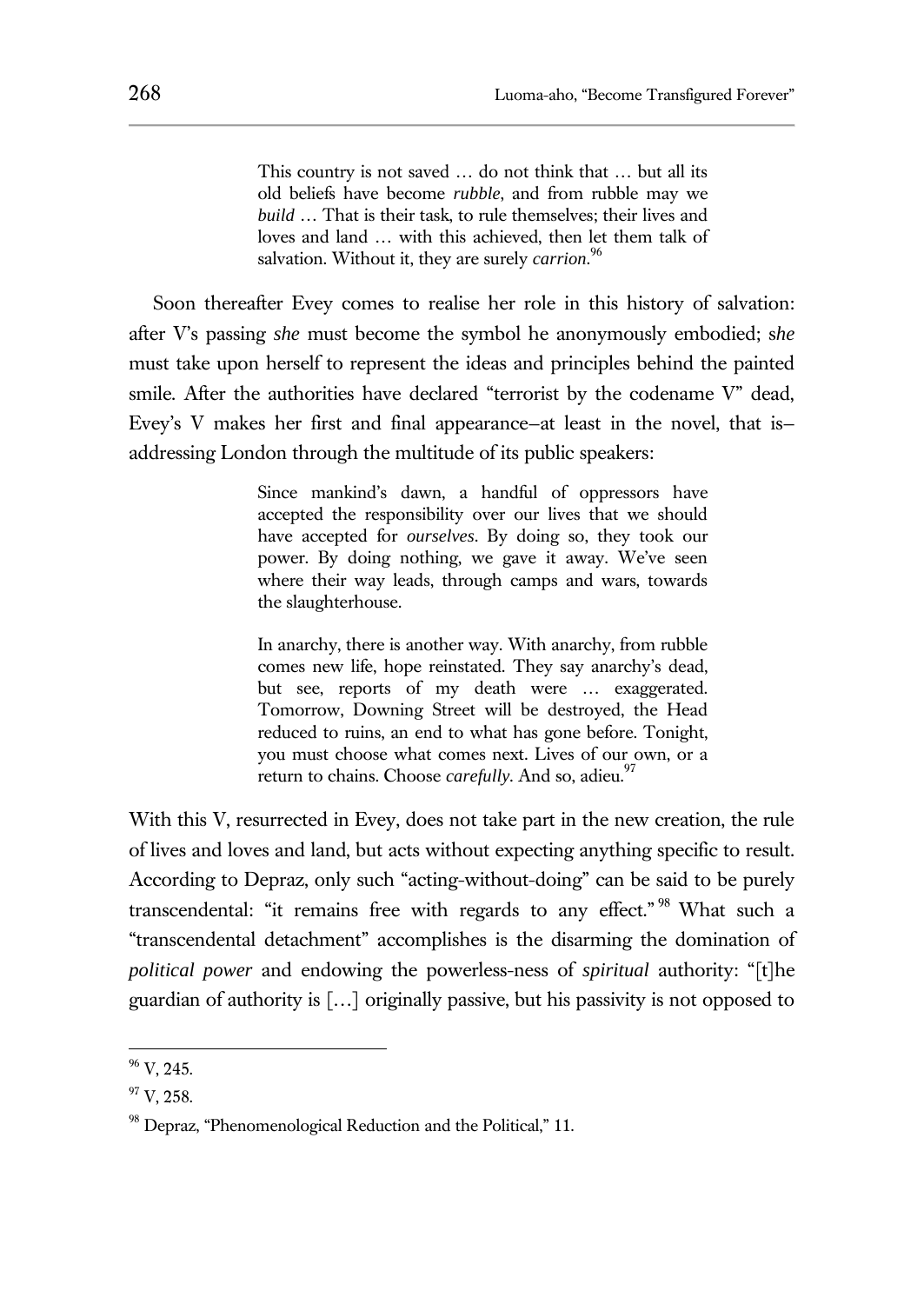activity any longer, it rather leads to the only true action, which is a spiritual one." <sup>99</sup> As St. Paul writes in his letter to the Colossians: "Blotting out the handwriting of ordinances that was against us, which was contrary to us, and took it out of the way, nailing it to his cross; And having spoiled principalities and powers, he made a shew of them openly, triumphing over them in it." $100$ This is what Christ accomplished and in the shadow of His "protophenomenology" we stand.

If *I* had to put *V for Vendetta* in an ideological pigeonhole, it would be Christian anarchism. It is certainly anarchism, but the bit leaning on Christianity is much more subtle and often overlooked. I am not denying V systematically ignores a number of points raised in the Sermon on the Mount—the "manifesto of Christian anarchism."<sup>101</sup> Neither am I denying that there is a certain antireligious ethos in the book—V did attack *organised* religion by murdering Bishop Lilliman, who had ganged up with the powers that be and taken some very un-Christian liberties of his own—but, at the same time, not overestimating it either. Such political action may be warranted in certain cases, take Dietrich Bonhoeffer's opposition of National Socialism for example, and is in itself not a blemish on Christianity, but something we have learned, over the history of human civilisation, to expect from one another.<sup>102</sup> The interesting question here is not theological, whether or not V's ethos is in line with some religious tradition—is it Christian in particular or theist in general?—but of *metaethical* nature. Whence the moral foundation to stand one's ground against, say, a totalitarian Britain—something Walter Wink would have no trouble at all identifying a *domination system*, a political order "characterized by unjust economic relations, oppressive political relations, biased race relations,

<sup>&</sup>lt;sup>99</sup> Depraz, "Phenomenological Reduction and the Political," 11.

 $100$  Col. 2: 14-15.

<sup>101</sup> See Alexandre J. M. E. Christoyannopoulos, *Christian anarchism: a political commentary on the Gospel* (Exeter: Imprint Academic, 2010).

<sup>102</sup> See Eric Metaxas, *Bonhoeffer: Pastor, Martyr, Prophet, Spy: a Righteous Gentile vs. the Third Reich* (Nashville, Tenn.: Thomas Nelson, 2010).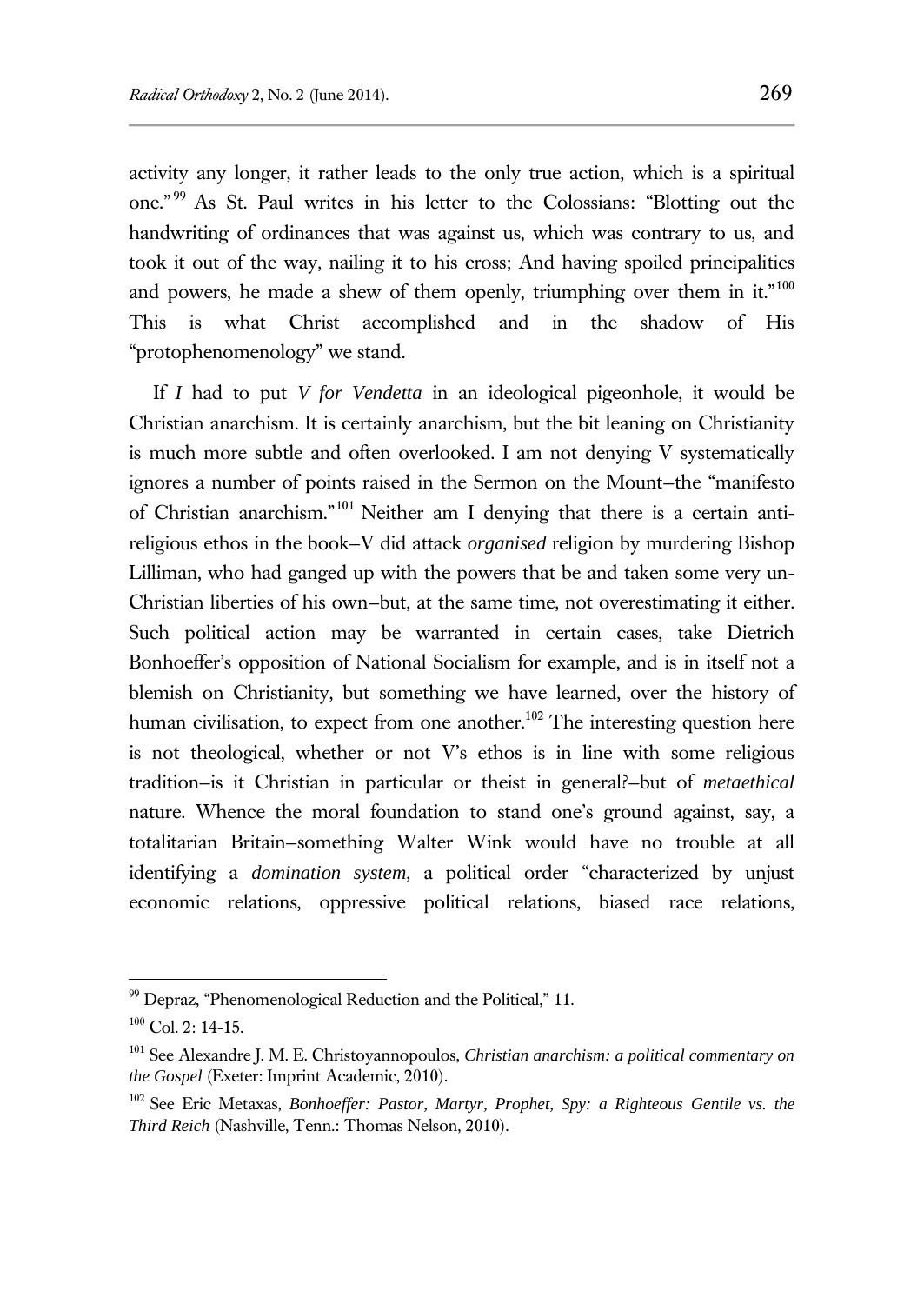patriarchal gender relations, hierarchical power relations, and the use of violence to maintain them all"?<sup>103</sup>

I have to give it to James Leask, who put it into words blogging on C!TB on the news of Margaret Thatcher's passing:

> In the wake of the film adaptation, the Guy Fawkes mask of its protagonist, V, has become an emblem for the Anonymous movement, which I believe misses the entire point of the book. **V For Vendetta** asks one central question, *is terrorism justified if it is for a noble cause*, and refuses to answer the question. Even if the thinly-veiled Thatcherite analogue is the villain of the book, that does not make V the hero. V takes on the identity of Britain's most famous terrorist, and then proceeds to do worse. He wins, but did he do good? He hurt a lot of people, ones who weren't just his opponents. He revelled in fire and blood.<sup>104</sup>

He certainly did and this is the root of all the intellectual and existential unease: not because *V for Vendetta* does not relieve its readers with an answer, but because this question goes unanswered while some of us are building real bombs and stabbing living people to death this very moment. If we go looking for metaethical grounds to take part in such activities—or to resist them—there is no-one in a position to give or deny permission on the horizontal plane, so to speak: humanity is matter that does not matter, and talk of a "better world" is meaningless without an absolute measure for what is good in the first place. Thus there is a certain irony in the fact that representations of V—the Guy Fawkes mask and his rallying cries—are employed by the Anonymous and other likeminded groups to attack religion or religious institutions. Given: it is one thing to resist the evil that men do in the name of religion, but another to categorically rule out transcendence. We can hand our freedom to the powers that be, of course, expect them to tell good apart from evil and wait for orders.

<sup>103</sup> Walter Wink, 1998 *The Powers That Be: Theology for a New Millennium* (New York, NY: Doubleday, 1998), 39.

<sup>104</sup> James Leask, 2013 "Hello the Voice of Fate" *Comics! The Blog*. Available at: http://comicstheblog.com/2013/04/19/hello-the-voice-of-fate/. Bold and emphasis in original.